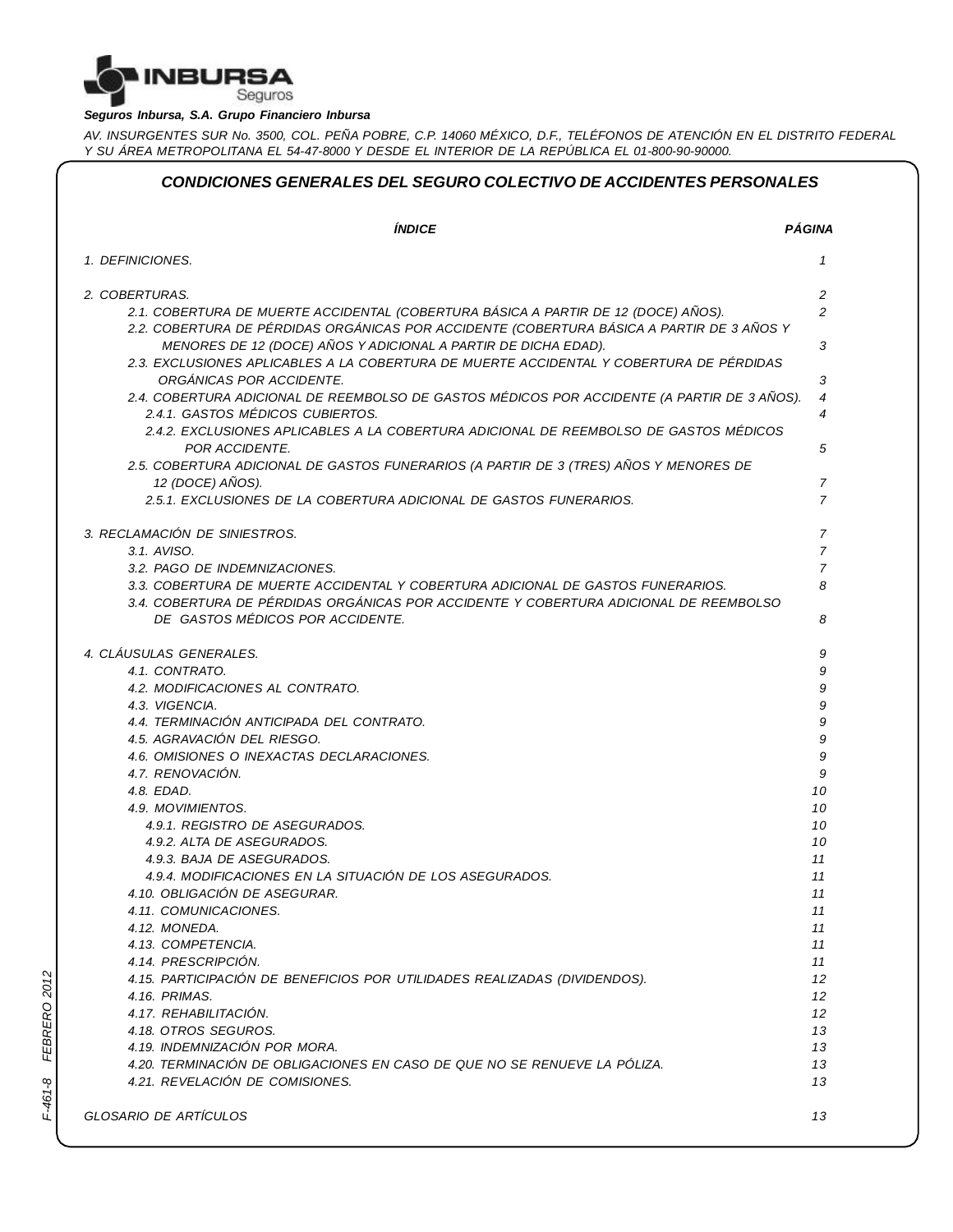#### *1. DEFINICIONES.*

*ACCIDENTE.- AQUEL ACONTECIMIENTO PROVENIENTE DE UNA CAUSA EXTERNA, SÚBITA, FORTUITA Y VIOLENTA, AJENA A LA VOLUNTAD DEL ASEGURADO, QUE PRODUZCA LESIONES CORPORALES, SIEMPRE QUE ÉSTAS OCURRAN DENTRO DE LOS 30* (TREINTA) DÍAS SIGUIENTES A LA FECHA DEL ACCIDENTE, O BIEN, QUE PRODUZCA SU FALLECIMIENTO Y ÉSTE OCURRA DENTRO DE *LOS 90 (NOVENTA) DÍAS SIGUIENTES A LA FECHA DE DICHO ACONTECIMIENTO.*

ACCIDENTE CUBIERTO.- SE CONSIDERARÁ COMO TAL, A AQUEL QUE OCURRA DENTRO DE LA VIGENCIA DE LA PÓLIZA Y DEL CERTIFICADO INDIVIDUAL DEL ASEGURADO AFECTADO. SIEMPRE QUE ÉSTE SE PRODUZCA EN EL EJERCICIO O CON MOTIVO DE *CUALQUIER ACTIVIDAD ORDENADA Y/U ORGANIZADA POR EL CONTRATANTE. CUANDO ESTA PÓLIZA SE CONTRATE POR UNA PRESTACIÓN LABORAL, QUEDARÁN CUBIERTOS LOS ACCIDENTES QUE SUFRA EL ASEGURADO AL TRASLADARSE DIRECTAMENTE DE SU DOMICILIO AL LUGAR DEL TRABAJO O ACTIVIDAD Y DE ÉSTE A AQUÉL.*

*SE CONSIDERARÁN DENTRO DE UN MISMO ACCIDENTE TODAS AQUELLAS ALTERACIONES, RECAÍDAS, COMPLICACIONES, Y SECUELAS QUE SE DERIVEN DEL TRATAMIENTO MÉDICO Y/O QUIRÚRGICO DE DICHO ACCIDENTE. LAS OBLIGACIONES DE LA* COMPAÑÍA NO EXCEDERÁN LAS CANTIDADES MÁXIMAS QUE RESULTEN DE LA APLICACIÓN DE LAS CONDICIONES DE ESTA PÓLIZA.

*ASEGURADO.- CADA UNO DE LOS INTEGRANTES DE LA COLECTIVIDAD ASEGURADA.*

*ASEGURADORA, COMPAÑÍA O INSTITUCIÓN.- SEGUROS INBURSA, S.A., GRUPO FINANCIERO INBURSA.*

*BENEFICIARIO.- PERSONA DESIGNADA COMO TAL, CON DERECHO A RECLAMAR EN SU CASO LAS COBERTURAS DE MUERTE ACCIDENTAL (COBERTURA BÁSICA A PARTIR DE 12 (DOCE) AÑOS DE EDAD) Y GASTOS FUNERARIOS (COBERTURA ADICIONAL A PARTIR DE 3 (TRES) AÑOS Y MENORES DE 12 (DOCE) AÑOS).*

*SE DESIGNA COMO BENEFICIARIO PARA EFECTOS DE LA COBERTURA DE MUERTE ACCIDENTAL AL CÓNYUGE O CONCUBINA(RIO)* DEL ASEGURADO, EN AUSENCIA DE ÉSTE SERÁN SUS HIJOS POR PARTES IGUALES Y EN AUSENCIA DE ELLOS SUS PADRES POR *PARTES IGUALES.*

PARA LA COBERTURA ADICIONAL DE GASTOS FUNERARIOS, SE DESIGNA COMO BENEFICIARIO EN PRIMER LUGAR, A LA PERSONA *QUE ACREDITE HABER EFECTUADO LOS GASTOS CORRESPONDIENTES A LOS SERVICIOS FUNERARIOS DERIVADOS DEL FALLECIMIENTO DEL ASEGURADO AFECTADO, Y COMO BENEFICIARIOS EN SEGUNDO LUGAR, POR EL REMANENTE QUE PUDIERA EXISTIR DESPUÉS DE PAGAR AL BENEFICIARIO EN PRIMER LUGAR, A LOS PADRES DEL ASEGURADO AFECTADO POR PARTES IGUALES, EN AUSENCIA DE ÉSTOS SERÁN SUS HERMANOS POR PARTES IGUALES.*

*CUANDO NO EXISTA BENEFICIARIO DESIGNADO, EL IMPORTE DE LA COBERTURA BÁSICA DE MUERTE ACCIDENTAL Y DE LA COBERTURA ADICIONAL DE GASTOS FUNERARIOS, SE PAGARÁ A LA SUCESIÓN LEGAL DEL ASEGURADO.*

*EN CUALQUIER MOMENTO EL ASEGURADO PODRÁ HACER UNA NUEVA DESIGNACIÓN DE SUS BENEFICIARIOS, SIEMPRE Y CUANDO* ESTA PÓLIZA Y EL CORRESPONDIENTE CERTIFICADO INDIVIDUAL SE ENCUENTREN EN VIGOR Y NO EXISTA RESTRICCIÓN LEGAL EN *CONTRA. PARA EFECTUAR DICHO CAMBIO EL ASEGURADO DEBERÁ NOTIFICARLO POR ESCRITO A LA COMPAÑÍA, INDICANDO EL* (LOS) NOMBRE(S) DEL (DE LOS) NUEVO(S) BENEFICIARIO(S), EL PORCENTAJE QUE LE CORRESPONDE (A CADA UNO DE ELLOS) Y SI *LA DESIGNACIÓN ES REVOCABLE O IRREVOCABLE, ANEXANDO COPIA DE LAS IDENTIFICACIONES DEL ASEGURADO Y DEL (DE LOS)* BENEFICIARIO(S). SI DICHA DESIGNACIÓN FUERE IRREVOCABLE, EN EL MISMO ESCRITO DEBERÁ CONSTAR LA FIRMA DEL (DE LOS) *BENEFICIARIO(S).*

EN CASO QUE DICHA NOTIFICACIÓN NO SE RECIBA OPORTUNAMENTE, SE CONVIENE QUE LA COMPAÑÍA PAGARÁ EL IMPORTE DE LA COBERTURA DE MUERTE ACCIDENTAL AL (A LOS) ÚLTIMO(S) BENEFICIARIO(S) DEL (DE LOS) QUE HAYA TENIDO CONOCIMIENTO, *SIN RESPONSABILIDAD ALGUNA PARA ELLA.*

*SI HABIENDO VARIOS BENEFICIARIOS FALLECIERE ALGUNO ANTES QUE EL ASEGURADO, LA PARTE CORRESPONDIENTE A DICHO BENEFICIARIO SE DISTRIBUIRÁ EN PORCIONES IGUALES A LA DE LOS SUPERVIVIENTES, SALVO ESTIPULACIÓN EN CONTRARIO POR PARTE DEL ASEGURADO O QUE HUBIERE RENUNCIA DEL DERECHO DE REVOCAR LA DESIGNACIÓN DE ALGÚN(OS) BENEFICIARIO(S).*

#### *ADVERTENCIA:*

EN EL CASO DE QUE SE DESEE NOMBRAR BENEFICIARIOS A MENORES DE EDAD, NO SE DEBE SEÑALAR A UN MAYOR DE EDAD *COMO REPRESENTANTE DE LOS MENORES PARA EFECTO DE QUE, EN SU REPRESENTACIÓN, COBRE LA INDEMNIZACIÓN.*

*LO ANTERIOR PORQUE LAS LEGISLACIONES CIVILES PREVIENEN LA FORMA EN QUE DEBE DESIGNARSE TUTORES, ALBACEAS, REPRESENTANTES DE HEREDEROS U OTROS CARGOS SIMILARES Y NO CONSIDERAN AL CONTRATO DE SEGURO COMO EL INSTRUMENTO ADECUADO PARA TALES DESIGNACIONES.*

*LA DESIGNACIÓN QUE SE HICIERA DE UN MAYOR DE EDAD COMO REPRESENTANTE DE MENORES BENEFICIARIOS, DURANTE LA* MINORÍA DE EDAD DE ELLOS, LEGALMENTE PUEDE IMPLICAR QUE SE NOMBRA BENEFICIARIO AL MAYOR DE EDAD, QUIEN EN TODO CASO SÓLO TENDRÍA UNA OBLIGACIÓN MORAL, PUES LA DESIGNACIÓN QUE SE HACE DE BENEFICIARIOS EN UN CONTRATO DE *SEGURO LE CONCEDE EL DERECHO INCONDICIONADO DE DISPONER DE LA SUMA ASEGURADA.*

*COLECTIVIDAD ASEGURADA.- ESTÁ CONSTITUIDA POR EL CONJUNTO DE PERSONAS QUE, ENCONTRÁNDOSE DENTRO DE LOS PARÁMETROS QUE ESTABLECE ESTA PÓLIZA PARA SER ASEGURADOS, QUEDEN INSCRITOS EN EL REGISTRO DE ASEGURADOS DE ESTA PÓLIZA.*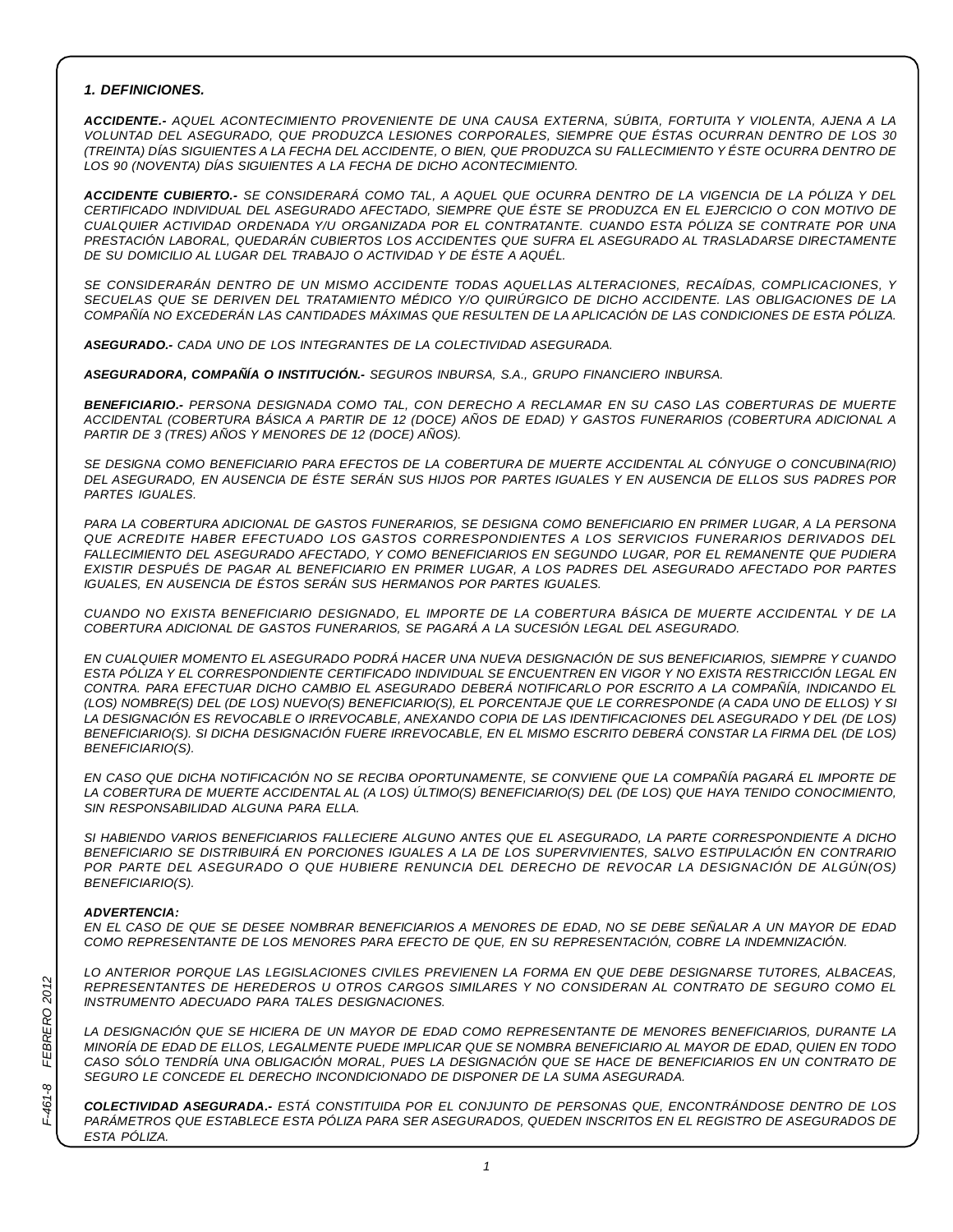EL SEGURO SERÁ NULO SIN NECESIDAD DE DECLARACIÓN JUDICIAL RESPECTO DE LAS PERSONAS QUE NO CUMPLAN CON LA DEFINICIÓN ANTERIOR Y QUE POR ALGÚN ERROR SEAN INSCRITAS EN EL REGISTRO DE ASEGURADOS DE LA PÓLIZA. POR LO QUE *EL CONTRATANTE ÚNICAMENTE TENDRÁ DERECHO A LA RESTITUCIÓN DE LAS PRIMAS PAGADAS. EL CONTRATANTE SE OBLIGA A* HACER DEL CONOCIMIENTO DE LAS PERSONAS QUE APARECEN EN EL REGISTRO DE ASEGURADOS EL CONTENIDO DE LA PRESENTE *DISPOSICIÓN.*

CONTRATANTE.- ES AQUELLA PERSONA FÍSICA O MORAL QUE APARECE CON TAL CARÁCTER EN LA CARÁTULA DE ESTA PÓLIZA, *RESPONSABLE ANTE LA COMPAÑÍA DE PAGAR LA PRIMA DEL SEGURO.*

*CUANDO EL OBJETO DE ESTE CONTRATO SEA OTORGAR UNA PRESTACIÓN LABORAL Y EXISTA CAMBIO DE CONTRATANTE, LA ASEGURADORA PODRÁ RESCINDIR EL CONTRATO O RECHAZAR LA INCLUSIÓN DE NUEVOS INTEGRANTES A LA COLECTIVIDAD* ASEGURADA, DENTRO DE LOS 30 (TREINTA) DÍAS NATURALES SIGUIENTES A LA FECHA EN QUE TENGA CONOCIMIENTO DEL CAMBIO. EN ESTE CASO. SUS OBLIGACIONES TERMINARÁN A LAS DOCE HORAS DEL DÍA SIGUIENTE DE HABER SIDO NOTIFICADA LA RESCISIÓN *DEL CONTRATO DE MANERA FEHACIENTE AL NUEVO CONTRATANTE.*

*EN CUALQUIER CASO, LA ASEGURADORA REEMBOLSARÁ A QUIENES HAYAN APORTADO LA PRIMA, DE MANERA PROPORCIONAL, LA* PRIMA DE TARIFA NO DEVENGADA PREVIA DISMINUCIÓN DE LA PORCIÓN DEL COSTO DE ADQUISICIÓN CORRESPONDIENTE Y, EN SU CASO, LOS BENEFICIOS DERIVADOS DE ESTE CONTRATO, A MÁS TARDAR AL HACER LA NOTIFICACIÓN DE LA RESCISIÓN, SIN *CUYO REQUISITO SE TENDRÁ POR NO HECHA. CUALQUIER REEMBOLSO DE PRIMA SE REALIZARÁ POR CONDUCTO DEL CONTRATANTE.*

DEDUCIBLE.- CANTIDAD FIJA A CARGO DEL ASEGURADO SEÑALADA EN LA CARÁTULA DE LA PÓLIZA, QUE APLICA A LOS PRIMEROS *GASTOS INCURRIDOS POR CADA ACCIDENTE CUBIERTO. UNA VEZ QUE DICHOS GASTOS HAN REBASADO ESTE MONTO, COMIENZA LA OBLIGACIÓN DE LA COMPAÑÍA.*

*ENDOSO DE AUTO-ADMINISTRACIÓN.- DOCUMENTO MEDIANTE EL CUAL SE ESTIPULAN LOS PROCEDIMIENTOS ADMINISTRATIVOS* Y OPERATIVOS DE LA PÓLIZA EN LO REFERENTE A MOVIMIENTOS DE ALTAS O BAJAS DE ASEGURADOS QUE REALIZARÁ EL PROPIO *CONTRATANTE.*

ESTE ENDOSO OPERARÁ ÚNICAMENTE SI EN LA CARÁTULA DE LA PÓLIZA SE INDICA QUE ESTA PÓLIZA SE ENCUENTRA SUJETA AL *ENDOSO DE AUTO-ADMINISTRACIÓN.*

ENFERMERO.- PERSONA DEDICADA AL CUIDADO DE ENFERMOS Y HERIDOS, ASÍ COMO A LA ASISTENCIA DE MÉDICOS, LA CUAL SE *ENCUENTRA LEGALMENTE AUTORIZADA PARA EL EJERCICIO DE TAL ACTIVIDAD.*

EXPERIENCIA GLOBAL.- CUANDO LA PRIMA DE LA COLECTIVIDAD NO ESTÉ DETERMINADA CON BASE EN SU EXPERIENCIA PROPIA.

*EXPERIENCIA PROPIA.- CUANDO LA PRIMA DE LA COLECTIVIDAD ESTÉ DETERMINADA CON BASE EN LA EXPERIENCIA DE* SINIESTRALIDAD DE LA MISMA O BIEN DE LAS PÓLIZAS DE SEGURO COLECTIVO QUE PERTENEZCAN AL MISMO GRUPO EMPRESARIAL.

FECHA DE OCURRENCIA DEL ACCIDENTE.- SE CONSIDERA COMO TAL, LA FECHA EN QUE EL ASEGURADO EFECTUÓ EL PRIMER *GASTO RELACIONADO CON UN ACCIDENTE CUBIERTO. CABE MENCIONAR QUE ESTE GASTO DEBE ESTAR AMPARADO POR UN* COMPROBANTE Y/O RECIBO DE HONORARIOS CON LOS REQUISITOS FISCALES VIGENTES A LA FECHA DE EXPEDICIÓN DEL MISMO.

*HOSPITAL.- ES UNA INSTITUCIÓN LEGALMENTE AUTORIZADA PARA LA ATENCIÓN MÉDICA Y/O QUIRÚRGICA DE PACIENTES, QUE CUENTA LAS 24 (VEINTICUATRO) HORAS DEL DÍA CON SALAS DE INTERVENCIONES QUIRÚRGICAS, CON MÉDICOS Y CON ENFERMEROS. SE INCLUYEN EN ESTA DEFINICIÓN LOS SANATORIOS Y CLÍNICAS QUE CUMPLAN CON LO ANTERIOR.*

*HOSPITALIZACIÓN.- ESTANCIA CONTINUA EN UN HOSPITAL SIEMPRE Y CUANDO ESTA SEA JUSTIFICADA Y COMPROBABLE, PARA LA* ATENCIÓN DE UN ACCIDENTE CUBIERTO. INICIA A PARTIR DEL MOMENTO EN QUE EL ASEGURADO INGRESE COMO PACIENTE INTERNO *Y CONCLUYE CON EL ALTA DEL MISMO.*

MÉDICO.- ES LA PERSONA FÍSICA QUE EJERCE LA MEDICINA, LEGALMENTE AUTORIZADO PARA EL EJERCICIO DE SU PROFESIÓN Y *PUEDE SER MÉDICO GENERAL O MÉDICO ESPECIALISTA.*

*REEMBOLSO.- ES EL SISTEMA MEDIANTE EL CUAL LA COMPAÑÍA REEMBOLSARÁ LOS GASTOS CUBIERTOS EFECTUADOS DENTRO* DE LOS ESTADOS UNIDOS MEXICANOS POR LA ATENCIÓN MÉDICA DEL ASEGURADO A CONSECUENCIA DE UN ACCIDENTE CUBIERTO. *LOS GASTOS MÉDICOS CUBIERTOS CUYO REEMBOLSO PROCEDA, SERÁN PAGADOS AL ASEGURADO O A QUIEN DEMUESTRE HABERLOS EFECTUADO.*

# *2. COBERTURAS.*

# *2.1. COBERTURA DE MUERTE ACCIDENTAL (COBERTURA BÁSICA A PARTIR DE 12 (DOCE) AÑOS).*

*SI A CONSECUENCIA DE UN ACCIDENTE CUBIERTO EL ASEGURADO FALLECIERE, LA COMPAÑÍA PAGARÁ A LOS BENEFICIARIOS DESIGNADOS PARA TAL EFECTO, LA SUMA ASEGURADA CONTRATADA PARA ESTA COBERTURA, QUE SE INDICA EN LA CARÁTULA DE LA PÓLIZA. EN CASO DE SINIESTRO NO APLICARÁ DEDUCIBLE.*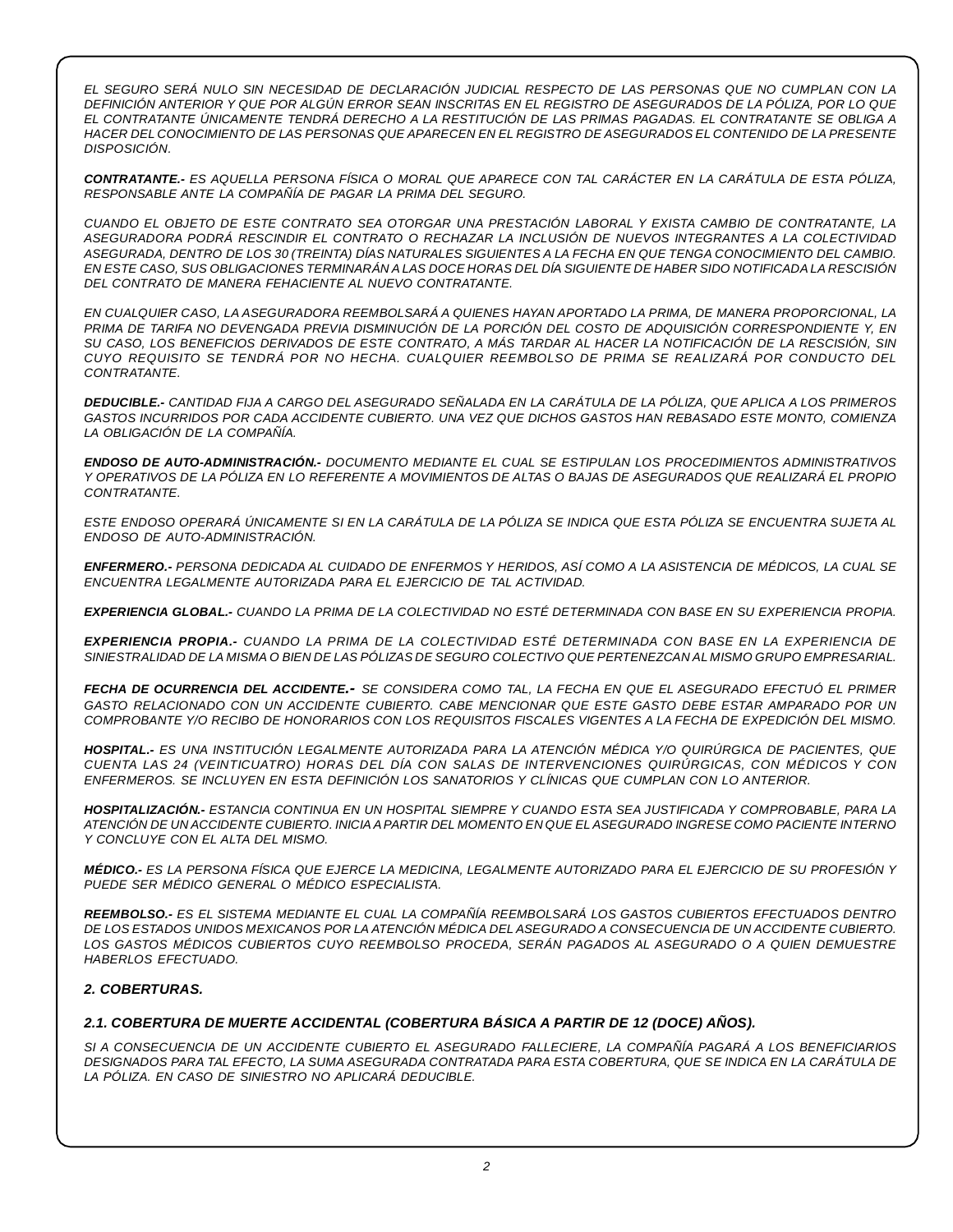# *2.2. COBERTURA DE PÉRDIDAS ORGÁNICAS POR ACCIDENTE (COBERTURA BÁSICA A PARTIR DE 3 (TRES) AÑOS Y MENORES DE 12 (DOCE) AÑOS Y ADICIONAL A PARTIR DE DICHA EDAD).*

SI DURANTE LA VIGENCIA DE ESTA PÓLIZA EL ASEGURADO SUFRIERA LA PÉRDIDA DE UNO DE SUS MIEMBROS A CONSECUENCIA DE UN ACCIDENTE CUBIERTO, LA COMPAÑÍA PAGARÁ EL PORCENTAJE DE LA SUMA ASEGURADA SEÑALADA EN LA CARÁTULA DE LA *PÓLIZA DE ACUERDO A LA SIGUIENTE TABLA:*

| <i>TABLA DE INDEMNIZACIONES</i>                             | ESCALA «A» | ESCALA «B» |
|-------------------------------------------------------------|------------|------------|
| AMBAS MANOS O AMBOS PIES O LA VISTA DE AMBOS OJOS           | 100%       | 100%       |
| UNA MANO Y UN PIE                                           | 100%       | 100%       |
| UNA MANO O UN PIE Y LA VISTA DE UN OJO                      | 100%       | 100%       |
| UNA MANO O UN PIE                                           | 50%        | 50%        |
| LA VISTA DE UN OJO                                          | 30%        | 30%        |
| EL PULGAR DE CUALQUIER MANO                                 | 15%        | 15%        |
| EL ÍNDICE DE CUALQUIER MANO                                 | 10%        | 10%        |
| TRES DEDOS COMPRENDIENDO EL PULGAR O EL ÍNDICE DE UNA MANO  | 0%         | 30%        |
| TRES DEDOS QUE NO SEAN EL PULGAR O EL ÍNDICE DE UNA MANO    | 0%         | 25%        |
| EL PULGAR Y OTRO DEDO QUE NO SEA EL ÍNDICE DE UNA MANO      | 0%         | 25%        |
| EL ÍNDICE Y OTRO DEDO QUE NO SEA EL PULGAR DE UNA MANO      | 0%         | 20%        |
| EL DEDO MEDIO, EL ANULAR O EL MEÑIQUE                       | 0%         | 5%         |
| AMPUTACIÓN PARCIAL DE UN PIE, COMPRENDIENDO TODOS LOS DEDOS | 0%         | 30%        |
| PÉRDIDA DE LA AUDICIÓN TOTAL DE AMBOS OÍDOS                 | 0%         | 25%        |
| ACORTAMIENTO DE UN MIEMBRO INFERIOR, POR LO MENOS DE 5 CMS. | 0%         | 15%        |

POR PÉRDIDA DE UNA MANO SE ENTENDERÁ SU SEPARACIÓN O ANQUILOSIS AL NIVEL DE LA ARTICULACIÓN CARPO-METACARPIANA O ARRIBA DE ELLA; POR PÉRDIDA DE UN PIE, SU SEPARACIÓN O ANQUILOSIS DE LA ARTICULACIÓN TIBIO-TARSIANA O ARRIBA DE ELLA: POR PÉRDIDA DE LOS DEDOS, SU SEPARACIÓN O SU ANQUILOSIS SEA DE DOS FALANGES COMPLETAS CUANDO MENOS: Y *POR PÉRDIDA DE LA VISTA, SE ENTENDERÁ LA PÉRDIDA COMPLETA Y DEFINITIVA DE LA VISIÓN.*

CUANDO SEAN VARIAS LAS PÉRDIDAS OCURRIDAS DURANTE LA VIGENCIA DE ESTA PÓLIZA EN UNO O EN VARIOS ACCIDENTES, LA *INDEMNIZACIÓN ACUMULADA NO PODRÁ EXCEDER LA SUMA ASEGURADA CONTRATADA PARA ESTA COBERTURA EN CADA CERTIFICADO INDIVIDUAL. EN CASO DE SINIESTRO NO APLICARÁ DEDUCIBLE.*

# *2.3. EXCLUSIONES APLICABLESA LACOBERTURADE MUERTEACCIDENTALY COBERTURA DE PÉRDIDAS ORGÁNICAS POR ACCIDENTE.*

*ESTAS COBERTURAS NO SURTIRÁN EFECTOS POR:*

- *A) ACCIDENTES NO CUBIERTOS EN ESTA PÓLIZA, INCLUYENDO CUALQUIER COMPLICACIÓN Y/O SECUELA QUE DERIVE DE ÉSTOS, DE SU TRATAMIENTO MÉDICO Y/O QUIRÚRGICO.*
- *B) TRATAMIENTOS MÉDICOS E INTERVENCIONES QUIRÚRGICAS DERIVADAS DE INTENTOS DE SUICIDIO O LESIONES AUTOINFLINGIDAS.*
- *C) ACCIDENTES QUE RESULTEN POR EL USO O ESTANDO BAJO LOS EFECTOS DE ALGÚN ESTUPEFACIENTE O SUSTANCIA PSICOTRÓPICA, NO PRESCRITOS POR UN MÉDICO O UTILIZADOS EN FORMA DISTINTA A DICHA PRESCRIPCIÓN ASÍ MISMO CUANDO EL ASEGURADO SE ENCUENTRE EN ESTADO DE EBRIEDAD A MENOS QUE NO PUEDA IMPUTÁRSELE CULPA, IMPERICIA O NEGLIGENCIA GRAVES EN LA REALIZACIÓN DEL SINIESTRO.*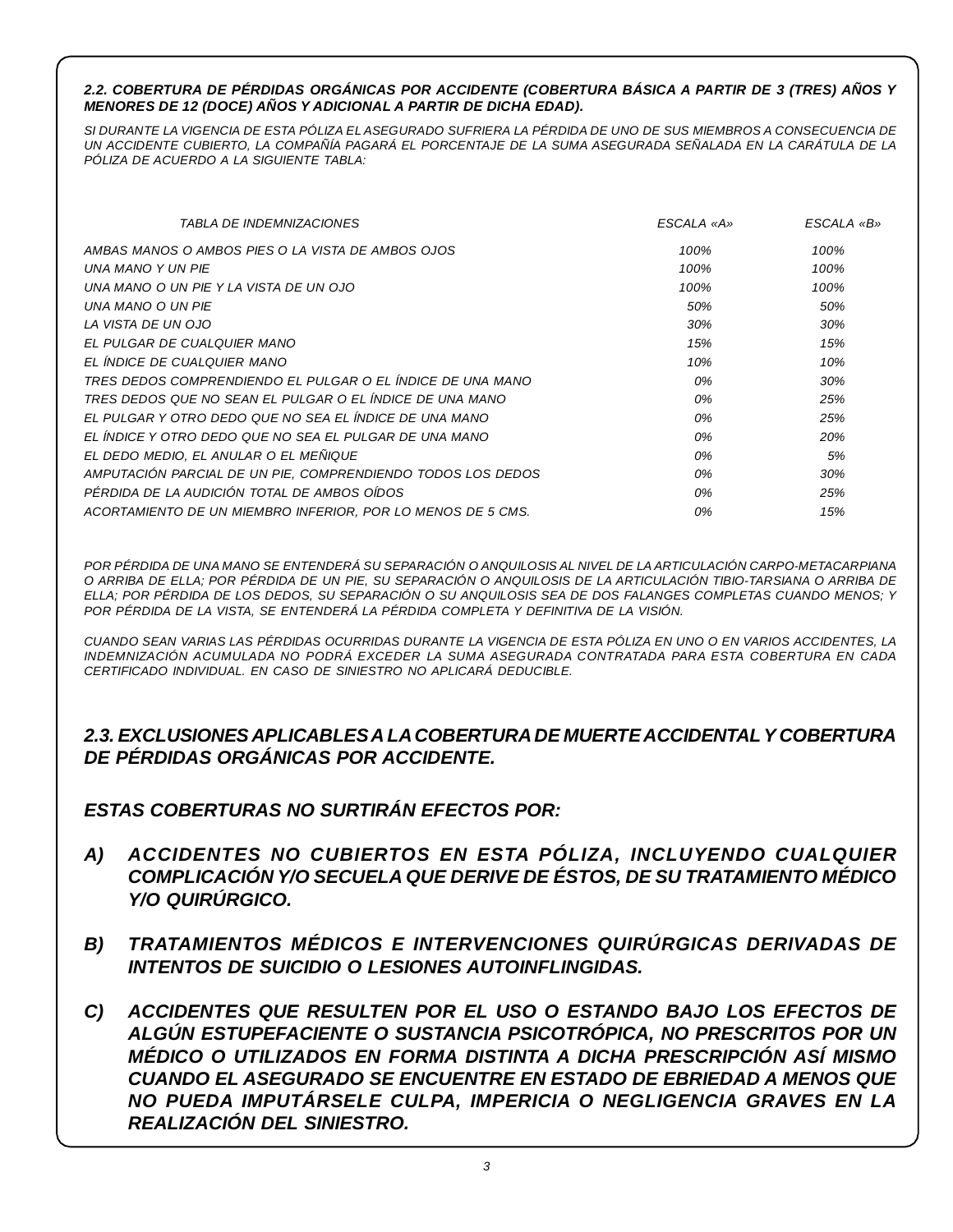- *D) LESIONES QUE SUFRA EL ASEGURADO A CONSECUENCIA DE RIÑAS, CUANDO ÉSTE SEA EL PROVOCADOR.*
- *E) ACCIDENTES QUE EL ASEGURADO SUFRA EN SERVICIO MILITAR DE CUALQUIER CLASE.*
- *F) UN ESTADO DE REVOLUCIÓN O GUERRA, INSURRECCIÓN, REBELIÓN, MÍTINES, MARCHAS, ALBOROTOS POPULARES, MANIFESTACIONES O TERRORISMO, EN LOS QUE PARTICIPE DIRECTAMENTE EL ASEGURADO.*
- *G) LESIONES DERIVADAS DE LA PARTICIPACIÓN DEL ASEGURADO EN ACTOS DELICTIVOS INTENCIONALES.*
- *H) ACCIDENTES QUE LE OCURRAN AL ASEGURADO MIENTRAS PARTICIPE DIRECTAMENTE EN PRUEBAS O CONTIENDAS DE VELOCIDAD, RESISTENCIA O SEGURIDAD.*
- *I) ACCIDENTES QUE EL ASEGURADO SUFRA MIENTRAS HAGA USO DE MOTOCICLETAS, MOTONETAS U OTROS VEHÍCULOS SIMILARES DE MOTOR, DE MANERA PROFESIONAL, ENTENDIÉNDOSE COMO PROFESIONAL LA PERSONA QUE RECIBE CUALQUIER TIPO DE REMUNERACIÓN POR EL USO DE DICHOS VEHÍCULOS.*
- *J) LESIONES QUE EL ASEGURADO SUFRA DURANTE LA PRÁCTICA DE CUALQUIER DEPORTE COMO PROFESIONAL, ENTENDIÉNDOSE COMO PROFESIONAL LA PERSONA QUE RECIBE CUALQUIER TIPO DE REMUNERACIÓN POR LA PRÁCTICA DE ALGÚN DEPORTE.*
- *K) LESIONES QUE EL ASEGURADO SUFRA MIENTRAS SE ENCUENTRE A BORDO DE AERONAVES QUE NO ESTÉN DEBIDAMENTE AUTORIZADAS PARA EL TRANSPORTE REGULAR DE PASAJEROS, CON HORARIOS Y RUTAS REGULARMENTE ESTABLECIDOS.*
- *L) RADIACIONES ATÓMICAS O IONIZANTES.*

*2.4. COBERTURA ADICIONAL DE REEMBOLSO DE GASTOS MÉDICOS POR ACCIDENTE (A PARTIR DE 3 (TRES) AÑOS).* EN CASO DE APARECER AMPARADA ESTA COBERTURA EN LA CARÁTULA DE ESTA PÓLIZA Y EN EL CERTIFICADO INDIVIDUAL DEL *ASEGURADO AFECTADO, SI A CONSECUENCIA DIRECTA DE UN ACCIDENTE CUBIERTO, SE REALIZAREN ALGUNO DE LOS GASTOS MÉDICOS CUBIERTOS EN ESTA COBERTURA, LA COMPAÑÍA REEMBOLSARÁ EL COSTO DE LOS MISMOS AJUSTÁNDOLOS PREVIAMENTE A LOS LÍMITES CONSIGNADOS EN ESTAS CONDICIONES GENERALES. PARA ESTA COBERTURA EN CASO DE SINIESTRO APLICARÁ EL DEDUCIBLE SEÑALADO EN LA CARÁTULA DE LA PÓLIZA.*

# *2.4.1. GASTOS MÉDICOS CUBIERTOS.*

*LOS GASTOS EN QUE SE INCURRA DENTRO DE LOS ESTADOS UNIDOS MEXICANOS POR SERVICIOS Y/O MATERIALES MÉDICOS PARA LA ATENCIÓN DE CUALQUIER ACCIDENTE CUBIERTO, QUE POR PRESCRIPCIÓN DE UN MÉDICO, SEAN NECESARIOS PARA TRATAMIENTO Y/O DIAGNÓSTICO DEL ACCIDENTE CUBIERTO Y QUE SE EFECTÚEN POR CUALQUIERA DE LOS SIGUIENTES CONCEPTOS:*

- *1. HONORARIOS DE MÉDICOS Y AYUDANTES, POR INTERVENCIÓN QUIRÚRGICA Y/O CONSULTA MÉDICA.*
- *2. HOSPITALIZACIÓN: ÉSTOS ESTÁN CONFORMADOS POR EL COSTO DE UN CUARTO PRIVADO ESTÁNDAR, CON BAÑO, ASÍ COMO LOS MEDICAMENTOS Y LOS ALIMENTOS PROPORCIONADOS AL ASEGURADO.*
- *3. EL USO DE SALA DE OPERACIONES, RECUPERACIÓN O DE CURACIONES.*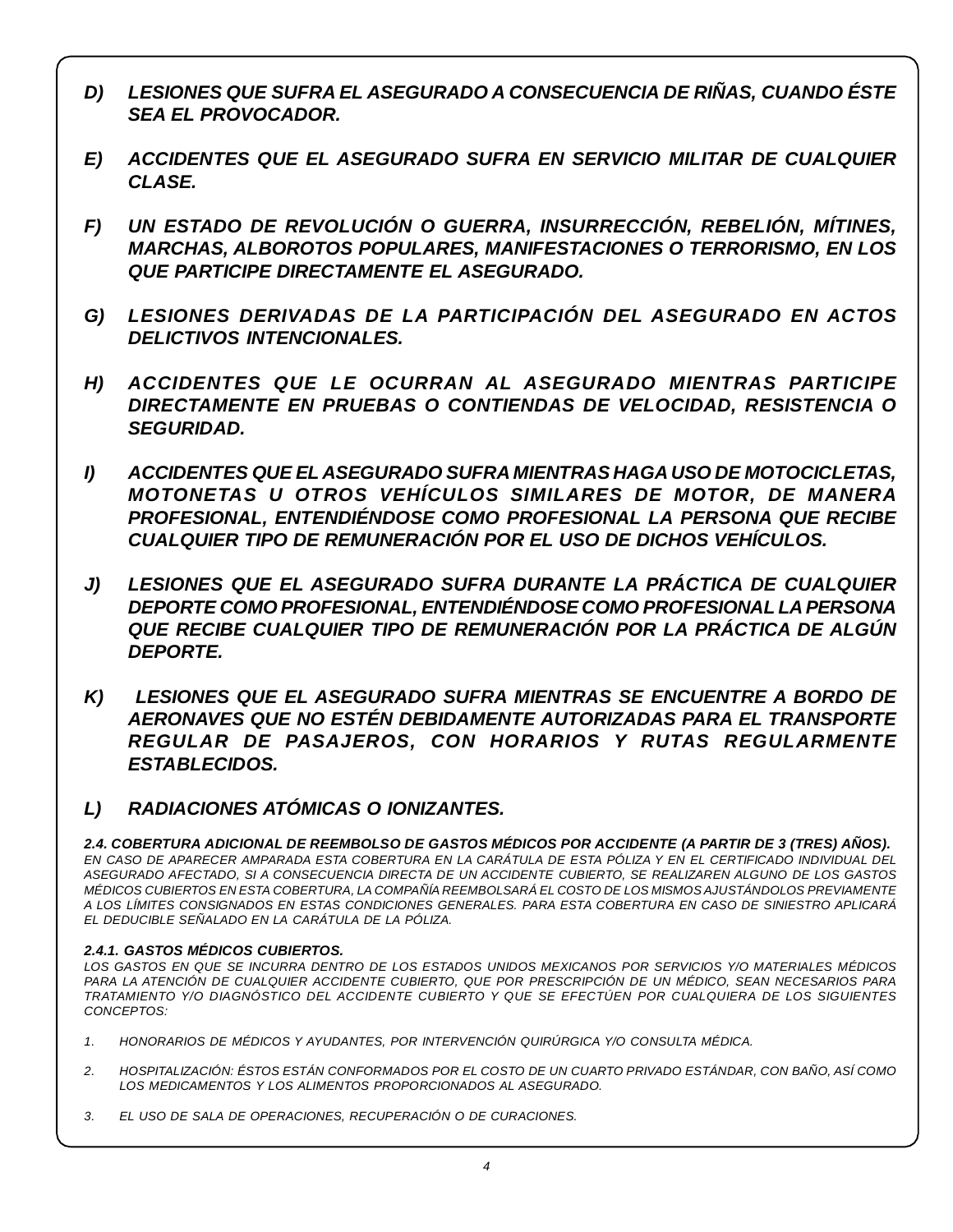- *4. TRATAMIENTOS MÉDICOS <sup>O</sup> QUIRÚRGICOS DE CARÁCTER RECONSTRUCTIVO, NO ESTÉTICOS, QUE RESULTEN A CONSECUENCIA DE UN ACCIDENTE CUBIERTO.*
- 5. HONORARIOS DE ENFERMEROS PRESCRITOS POR EL MÉDICO TRATANTE, CON UN MÁXIMO DE 3 (TRES) TURNOS POR DÍA. EN *CASO DE CONTRATARSE FUERA DE UN HOSPITAL SE PAGARÁ POR UN MÁXIMO DE 30 (TREINTA) DÍAS, CON UN MÁXIMO DE 8 (OCHO) HORAS POR TURNO.*

*QUEDAN EXCLUIDOS LOS HONORARIOS DE ENFERMERO INTRAHOSPITALARIO CUANDO SU SERVICIO NO HAYA SIDO PREVIAMENTEAUTORIZADO POR LA COMPAÑÍA.*

- *6. MEDICAMENTOS ADQUIRIDOS FUERA DEL HOSPITAL, SIEMPRE QUE SEAN PRESCRITOS POR LOS MÉDICOS TRATANTES Y SE ACOMPAÑE EL COMPROBANTE DE PAGO ORIGINAL DE LA FARMACIA, CON LA RECETA CORRESPONDIENTE.*
- *7. ANÁLISIS DE LABORATORIOS, ESTUDIOS DE RAYOS X, ISOTOPOS RADIOACTIVOS, DE ELECTROCARDIOGRAFÍA, DE ELECTROENCEFALOGRAFÍA, U OTROS INDISPENSABLES PARA DIAGNÓSTICO Y/O TRATAMIENTO DE UN ACCIDENTE CUBIERTO.*
- *8. TRANSFUSIONES DE SANGRE, APLICACIONES DE PLASMA, SUEROS, U OTRAS SUBSTANCIAS SEMEJANTES.*
- *9. CONSUMO DE OXÍGENO.*
- *10. RENTA DE APARATOS ORTOPÉDICOS, SIEMPRE QUE SEAN PRESCRITOS POR ALGUNO DE LOS MÉDICOS TRATANTES, QUEDARÁN CUBIERTOS HASTA UN MÁXIMO DEL 10% DE LA SUMA ASEGURADA CONTRATADA SEÑALADA EN LA CARÁTULA DE LA PÓLIZA.*
- *11. TRATAMIENTOS DE RADIO-TERAPIA, FISIO-TERAPIA O INHALOTERAPIA, SIEMPRE QUE SEAN PRESCRITOS POR ALGUNO DE LOS MÉDICOS TRATANTES.*
- *12. COMPRA DE PRÓTESIS DENTALES, PRESCRITAS POR ALGUNO DE LOS MÉDICOS TRATANTES. LOS TRATAMIENTOS DENTALES, ALVEOLARES O GINGIVALES NECESARIOS A CAUSA DE UN ACCIDENTE CUBIERTO, SERÁN CUBIERTOS POR LA COMPAÑÍA HASTA UN LÍMITE MÁXIMO DE UN 15% DE LA SUMA ASEGURADA CONTRATADA PARA ESTA COBERTURA SEÑALADA EN LA CARÁTULA DE LA PÓLIZA.*

*QUEDA EXCLUIDA LA REPOSICIÓN DE PRÓTESIS YA EXISTENTES A LA FECHA DE CUALQUIER ACCIDENTE CUBIERTO.*

- *13. TRANSPORTE PROPORCIONADO POR SERVICIOS PROFESIONALES DE AMBULANCIA, HACIA <sup>O</sup> DESDE UN HOSPITAL, SE PAGARÁN HASTA UN MÁXIMO DEL 5% DE LA SUMA ASEGURADA CONTRATADA PARA ESTA COBERTURA SEÑALADA EN LA CARÁTULA DE LA PÓLIZA.*
- *14. CUALQUIER TIPO DE TRATAMIENTO MÉDICO O QUIRÚRGICO REALIZADO POR QUIROPRÁCTICOS, SIEMPRE Y CUANDO ÉSTOS SEAN PRESCRITOS POR ALGUNO DE LOS MÉDICOS TRATANTES, DICHOS QUIROPRÁCTICOS DEBEN ENCONTRARSE LEGALMENTE AUTORIZADOS PARA EL EJERCICIO DE SU PROFESIÓN.*
- *15. CAMA EXTRA PARA UN ACOMPAÑANTE DEL ASEGURADO, DURANTE LA INTERNACIÓN DE ÉSTE EN UN HOSPITAL.*

EN TODOS LOS CASOS EN LOS CUALES SE INCLUYA EL IMPUESTO AL VALOR AGREGADO (I.V.A.), LA INDEMNIZACIÓN COMPRENDERÁ *DICHO IMPUESTO, CUALQUIER OTRO IMPUESTO O GRAVAMEN SE ENCUENTRA EXCLUIDO.*

# *2.4.2. EXCLUSIONES APLICABLES A LA COBERTURA ADICIONAL DE REEMBOLSO DE GASTOS MÉDICOS POR ACCIDENTE.*

*QUEDAN EXCLUIDOS DE ESTA COBERTURA LOS GASTOS QUE DERIVEN DE ALGUNO DE LOS CONCEPTOS SEÑALADOS EN EL NUMERAL 2.3 DE ESTAS CONDICIONES GENERALES, ASÍ COMO QUE LOS RESULTANTES DE:*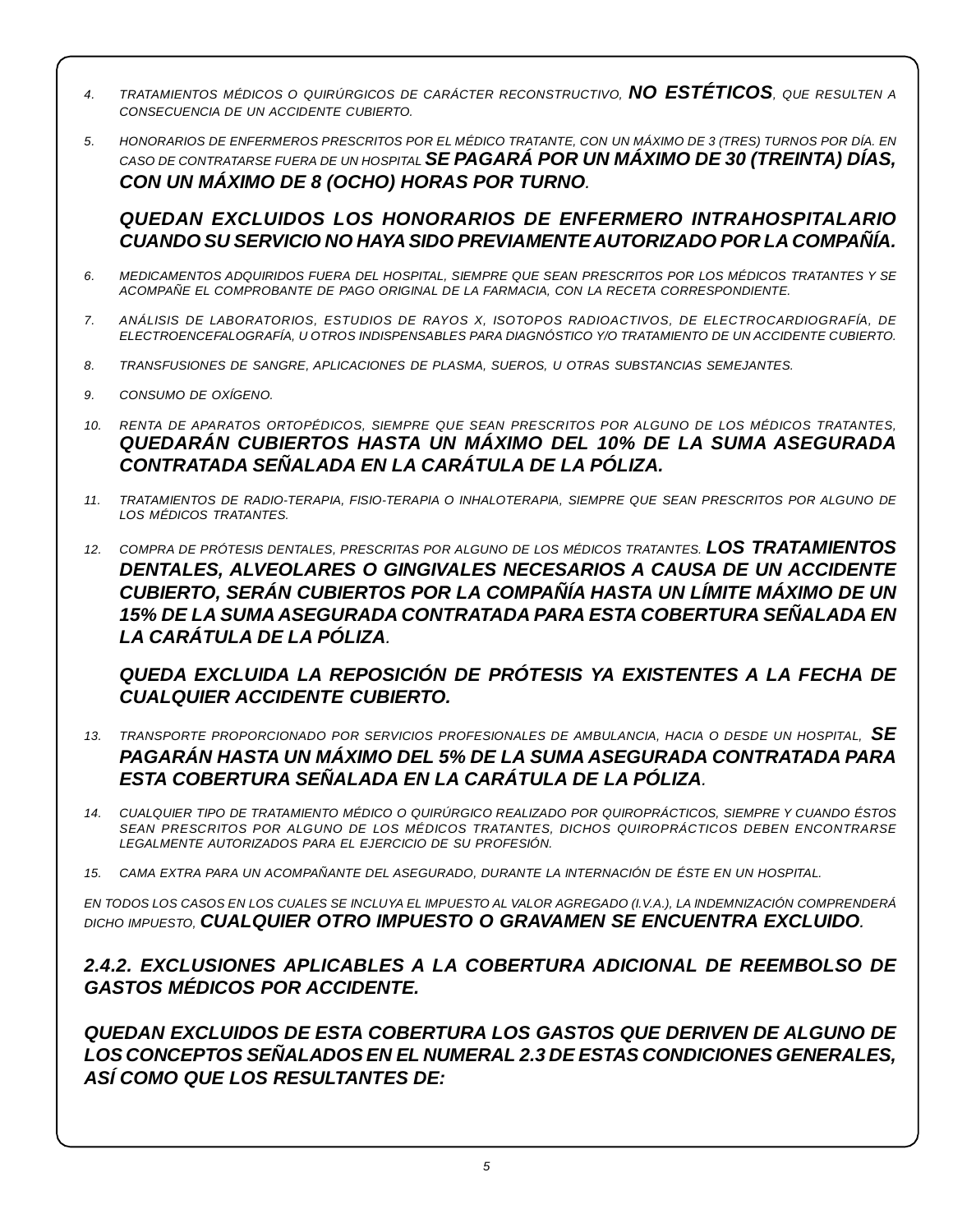- *A) TRASTORNOS DE ENAJENACIÓN MENTAL, TALES COMO PERO NO LIMITADOS A DEPRESIÓN, HISTERIA, NEUROSIS O PSICOSIS, SALVO AQUELLOS TRASTORNOS PSIQUIÁTRICOS CAUSADOS A CONSECUENCIA DE VIOLACIÓN SEXUAL O PRIVACIÓN ILEGAL DE LA LIBERTAD.*
- *B) PROBLEMAS PSICOLÓGICOS, TALES COMO PERO NO LIMITADOSAESTRÉS, ANOREXIA O BULIMIA, SALVO AQUELLOS PADECIMIENTOS PSICOLÓGICOS CAUSADOS A CONSECUENCIA DE VIOLACIÓN SEXUAL O PRIVACIÓN ILEGAL DE LA LIBERTAD.*
- *C) EMBARAZOS, ABORTOS, A MENOS QUE SEAN A CONSECUENCIA DE UN ACCIDENTE CUBIERTO; PARTOS PREMATUROS O PARTOS NORMALES OANORMALES, LEGRADOS CUALQUIERA QUE SEA SU CAUSA Y TODA COMPLICACIÓN DEL EMBARAZO, DEL PARTO O DEL PUERPERIO.*
- *D) CIRUGÍAS DE NARIZ Y SENOS PARANASALES, SALVO LOS CASOS EN QUE SEA INDISPENSABLE, A CONSECUENCIA DE UN ACCIDENTE CUBIERTO.*
- *E) CUALQUIER CONCEPTO QUE TENGA RELACIÓN CON LOS ACOMPAÑANTES DEL ASEGURADO, ADICIONAL AL CONSIGNADO EN EL NUMERAL 15 DE LA COBERTURA ADICIONAL DE REEMBOLSO DE GASTOS MÉDICOS POR ACCIDENTE DE ESTA PÓLIZA.*
- *F) TRATAMIENTOS O INTERVENCIONES QUIRÚRGICAS DE CARÁCTER ESTÉTICO O PLÁSTICO, EXCEPTO LAS RECONSTRUCTIVAS QUE RESULTEN INDISPENSABLES PARA RECUPERAR LA FUNCIÓN DE UN ÓRGANO O EXTREMIDAD A CONSECUENCIA DE ALGÚN ACCIDENTE CUBIERTO.*
- *G) EXÁMENES DE LA VISTA, ANTEOJOS, LENTES DE CONTACTO OAPARATOS AUDITIVOS, ASÍ COMO CUALQUIER TRATAMIENTO MÉDICO O QUIRÚRGICO CON EL FIN DE CORREGIR CUALQUIER DEFECTO DE REFRACCIÓN.*
- *H) PELUQUERÍA, BARBERÍA, PEDICURISTA, ASÍ COMO LA COMPRA O ALQUILER DE APARATOS Y/O SERVICIOS PARA LA COMODIDAD PERSONAL DEL ASEGURADO.*
- *I) TRATAMIENTOS EXPERIMENTALES O DE INVESTIGACIÓN.*
- *J) REHABILITACIÓN NO AUTORIZADA POR LA COMPAÑÍA, ASÍ COMO EL USO DE GIMNASIOS, DEPORTIVOS, ALBERCAS, LUGARES DE MASAJE, BICICLETAS Y SIMILARES.*
- *K) LA COMPRA DE CAMA DE ENFERMO O COLCHÓN ESPECIAL.*
- *L) HONORARIOS MÉDICOS O PAGO A PROVEEDORES CUANDO EL MÉDICO TRATANTE O PROVEEDOR SEA EL CONTRATANTE, EL ASEGURADO O ALGUNO DE LOS PADRES, HERMANOS, HIJOS, CÓNYUGE O CONCUBINARIO DEL ASEGURADO AFECTADO O DEL CONTRATANTE.*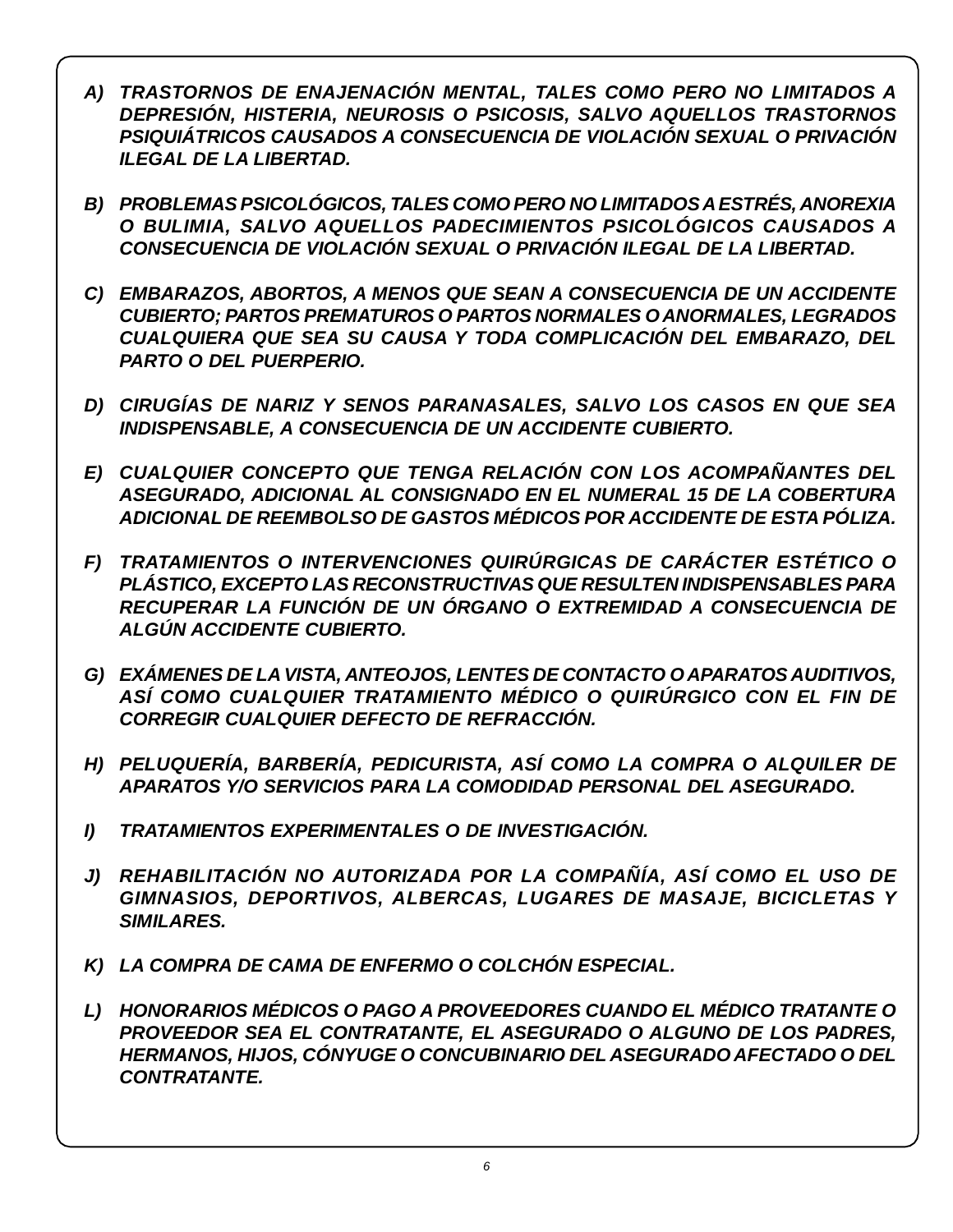# *M) LOS REALIZADOS EN ESTABLECIMIENTOS DE CARIDAD, BENEFICENCIA, ASISTENCIA SOCIAL O CUALESQUIERA OTROS SEMEJANTES EN DONDE NO SE EXIGE REMUNERACIÓN.*

# 2.5. COBERTURA ADICIONAL DE GASTOS FUNERARIOS (A PARTIR DE 3 (TRES) AÑOS Y MENORES DE 12 (DOCE) AÑOS).

*CUANDO ESTA COBERTURA APAREZCA AMPARADA EN LA CARÁTULA DE ESTA PÓLIZA Y EN EL CERTIFICADO INDIVIDUAL DEL ASEGURADO AFECTADO, LA COMPAÑÍA PAGARÁ, LA SUMAASEGURADA CONTRATADA EN ESTA COBERTURA PARA CADA ASEGURADO,* EN CASO DE OCURRIR SU FALLECIMIENTO A CONSECUENCIA DE UN ACCIDENTE CUBIERTO. EN CASO DE SINIESTRO NO APLICARÁ *DEDUCIBLE.*

# *2.5.1. EXCLUSIONES DE LA COBERTURA ADICIONAL DE GASTOS FUNERARIOS. ESTA COBERTURA NO SURTIRÁ EFECTOS, CUANDO LOS GASTOS FUNERARIOS DERIVEN DE ALGUNO DE LOS CONCEPTOS SEÑALADOS EN EL NUMERAL 2.3 DE ESTAS CONDICIONES GENERALES.*

# *3. RECLAMACIÓN DE SINIESTROS.*

# *3.1. AVISO.*

ES OBLIGACIÓN DE LOS ASEGURADOS DAR AVISO POR ESCRITO A LA COMPAÑÍA. EN EL CURSO DE LOS PRIMEROS 5 (CINCO) DÍAS SIGUIENTES A LA FECHA EN QUE TENGAN CONOCIMIENTO DEL DERECHO CONSTITUIDO A SU FAVOR POR LA REALIZACIÓN DE *ALGÚN SINIESTRO QUE PUDIERA SER MOTIVO DE INDEMNIZACIÓN, SALVO CASO FORTUITO O DE FUERZA MAYOR, DEBIENDO DARLO TAN PRONTO COMO CESE UNO U OTRO.*

## *3.2. PAGO DE INDEMNIZACIONES.*

*CUANDO SE PRESENTE UNA RECLAMACIÓN POR LA COBERTURA DE MUERTE ACCIDENTAL Y/O LA COBERTURA DE PÉRDIDAS ORGÁNICAS POR ACCIDENTE, SE SUMARÁN LAS CANTIDADES QUE PROCEDAN PARA CADA COBERTURA Y DEL IMPORTE DETERMINADO NO SE DESCONTARÁ NINGUNA CANTIDAD POR CONCEPTO DE DEDUCIBLE.*

*CUANDO SE PRESENTE UNA RECLAMACIÓN DE LA COBERTURA ADICIONAL DE REEMBOLSO DE GASTOS MÉDICOS POR ACCIDENTE DERIVADA DE ALGÚN ACCIDENTE CUBIERTO, SE SUMARÁN LAS CANTIDADES RECLAMADAS QUE PROCEDAN Y DEL IMPORTE ASÍ* DETERMINADO. SE DESCONTARÁ LA CANTIDAD QUE SE INDICA EN LA CARÁTULA DE LA PÓLIZA BAJO EL RUBRO DE DEDUCIBLE.

EL TOTAL DE LAS CANTIDADES QUE PAGUE LA COMPAÑÍA, NUNCA SERÁ SUPERIOR A LA SUMA ASEGURADA QUE SE HAYA *CONTRATADO PARA CADA COBERTURA INDICADA EN LA CARÁTULA DE LA PÓLIZA.*

*EN TODA RECLAMACIÓN DEBERÁ COMPROBARSE, POR CUENTA DEL RECLAMANTE LA REALIZACIÓN DEL SINIESTRO, POR LO QUE, CON INDEPENDENCIA DE LO SEÑALADO MÁS ADELANTE PARA CADA COBERTURA, EL RECLAMANTE DEBERÁ PRESENTAR A LA* COMPAÑÍA UNA DECLARACIÓN DEL MÉDICO O MÉDICOS QUE HAYAN ATENDIDO AL ASEGURADO A TRAVÉS DE LAS FORMAS DE *DECLARACIÓN CORRESPONDIENTES QUE PARA TAL EFECTO LE PROPORCIONE LA COMPAÑÍA, ASÍ COMO, TODOS LOS ELEMENTOS EN LOS QUE SE HAYA FUNDADO EL DIAGNÓSTICO DEL ACCIDENTE CUBIERTO.*

*CON LAACEPTACIÓN DE ESTA PÓLIZA Y DEL CERTIFICADO DE SEGURO CORRESPONDIENTE, EL ASEGURADO Y/O LOS RECLAMANTES AUTORIZAN A LA COMPAÑÍA PARA QUE, EN CUALQUIER TIEMPO, SOLICITE Y OBTENGA DE LOS MÉDICOS, HOSPITALES, SANATORIOS, CLÍNICAS, LABORATORIOS, GABINETES Y/O ESTABLECIMIENTOS QUE HAYAN ATENDIDO AL ASEGURADO O QUE LO ATIENDAN EN LO SUCESIVO, TODA LA INFORMACIÓN COMPLETA SOBRE EL DIAGNÓSTICO, PRONÓSTICO, EVOLUCIÓN Y TRATAMIENTO, ASÍ COMO EL EXPEDIENTE Y/O RESUMEN CLÍNICO Y/O NOTAS Y/O REPORTES Y/O CUALQUIER OTRO DOCUMENTO SOBRE SUS ENFERMEDADES Y/O ACCIDENTES ANTERIORES Y/O ACTUALES.*

*CON INDEPENDENCIA DE LA AUTORIZACIÓN OTORGADA EN EL PÁRRAFO ANTERIOR, EL ASEGURADO Y/O RECLAMANTES, DEBEN* CUMPLIR CON SU OBLIGACIÓN DE PRESENTAR. EN CADA OCASIÓN QUE LA COMPAÑÍA SE LOS SOLICITE, UN RESUMEN CLÍNICO, ASÍ *COMO TODA LA INFORMACIÓN Y DOCUMENTACIÓN QUE LA COMPAÑÍA LES REQUIERA SOBRE EL DIAGNÓSTICO, PRONÓSTICO, EVOLUCIÓN Y TRATAMIENTO DE LAS ENFERMEDADES Y/O ACCIDENTES CORRESPONDIENTES, YA QUE LOS MISMOS SON INDISPENSABLES PARA QUE LA COMPAÑÍA PUEDA CONOCER EL FUNDAMENTO DE SU RECLAMACIÓN, Y LAS CIRCUNSTANCIAS PROPIAS DE LA REALIZACIÓN DE UN EVENTO OBJETO DE RECLAMO.*

*LOS TELÉFONOS DEL MÓDULO DE ATENCIÓN 24 HORAS SON LOS SIGUIENTES:*

*PARA EL D.F. Y SU ÁREA METROPOLITANA: 54 47 8089*

*DESDE EL INTERIOR DE LA REPÚBLICA: 01 800 22 13 044 LADA SIN COSTO*

*LOS GASTOS QUE RESULTEN PROCEDENTES SOBRE AQUELLOSACCIDENTES QUE SE ENCUENTREN CUBIERTOS, SERÁN LIQUIDADOS* EN EL CURSO DE LOS 30 (TREINTA) DÍAS HÁBILES SIGUIENTES A LA FECHA EN QUE LA COMPAÑÍA RECIBA LOS DOCUMENTOS E *INFORMES QUE LE PERMITAN CONOCER EL FUNDAMENTO DE LA RECLAMACIÓN.*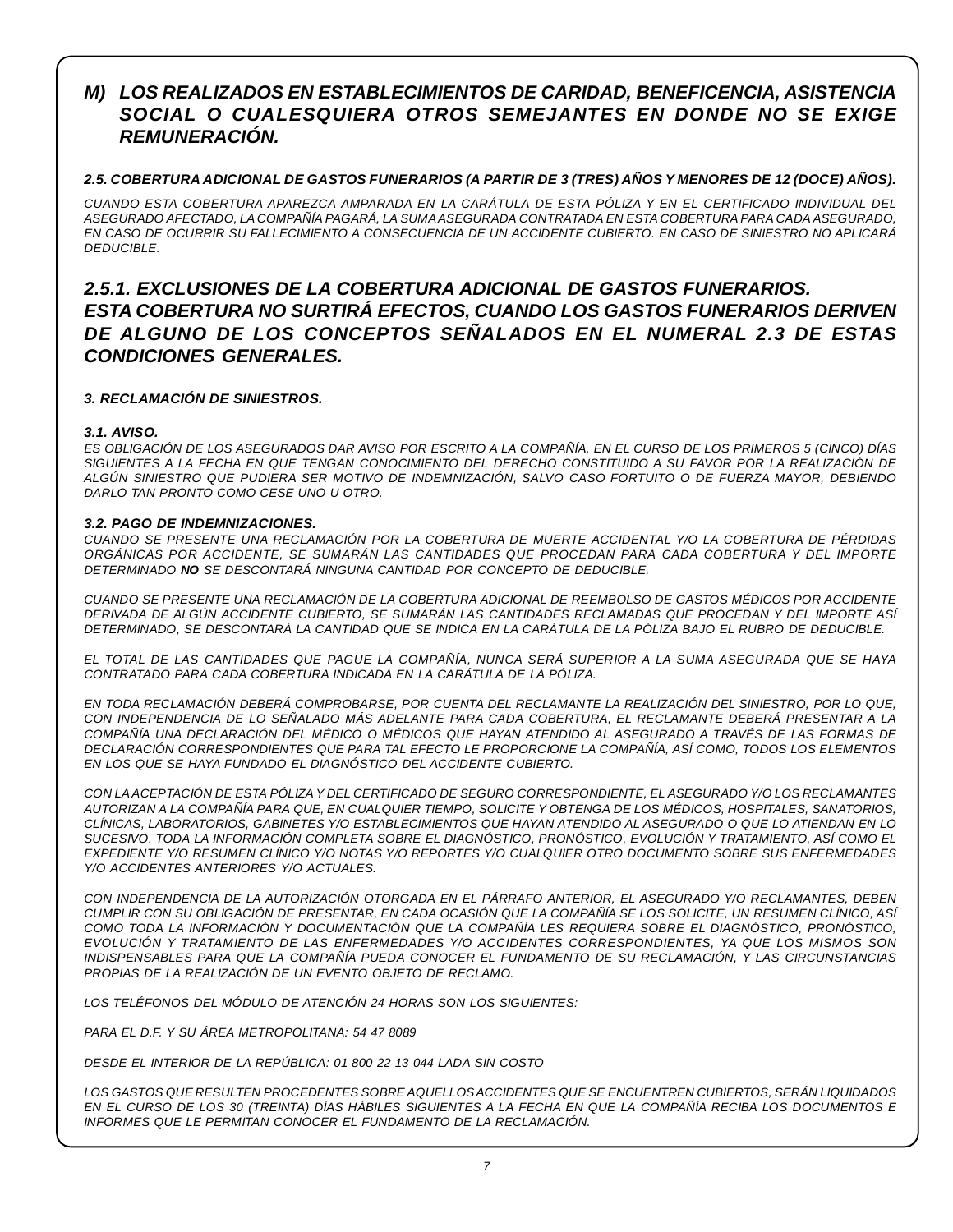*CUANDO LA PRIMA CORRESPONDIENTE SE ENCUENTRE VENCIDA Y NO PAGADA, PERO DENTRO DEL PERIODO DE GRACIA PARA REALIZAR SU PAGO, LA PRIMA SE DESCONTARÁ DE LA INDEMNIZACIÓN.*

PARA QUE PROCEDA EL REEMBOLSO DE CUALQUIER RECLAMACIÓN AL AMPARO DE LA COBERTURA ADICIONAL DE REEMBOLSO DE *GASTOS MÉDICOS POR ACCIDENTE, DEBERÁ CONTARSE CON UN DIAGNÓSTICO MÉDICO DEFINITIVO Y HABERSE CUBIERTO EL* DEDUCIBLE SEÑALADO EN LA CARÁTULA DE LA PÓLIZA, EN CASO CONTRARIO ÉSTE SE DESCONTARÁ DEL IMPORTE A INDEMNIZAR.

*LAS RECLAMACIONES QUE RESULTEN PROCEDENTES SERÁN LIQUIDADAS EN LOS TÉRMINOS ESTABLECIDOS EN ESTA PÓLIZA, SIEMPRE Y CUANDO CUMPLAN CON LOS REQUISITOS INDICADOS EN CADA UNA DE LAS COBERTURAS CONTRATADAS.*

## *3.3. COBERTURA DE MUERTE ACCIDENTAL Y COBERTURA ADICIONAL DE GASTOS FUNERARIOS.*

LAS RECLAMACIONES DE ESTA COBERTURA SERÁN PAGADAS UNA VEZ QUE SE PROPORCIONE A LA COMPAÑÍA LA DOCUMENTACIÓN *QUE COMPRUEBE EL FALLECIMIENTO DEL ASEGURADO AFECTADO, Y EN SU CASO, LOS COMPROBANTES DE LOS GASTOS FUNERARIOS.*

## *EL RECLAMANTE DEBERÁ PRESENTAR A LA COMPAÑÍA LA SIGUIENTE DOCUMENTACIÓN:*

#### *DEL ASEGURADO:*

- *A) COPIA CERTIFICADA DEL ACTA DE DEFUNCIÓN.*
- *B) COPIA SIMPLE DEL CERTIFICADO DE DEFUNCIÓN.*
- *C) COPIA CERTIFICADA DEL ACTA DE NACIMIENTO.*
- *D) ORIGINAL DE UNA IDENTIFICACIÓN OFICIAL VIGENTE CON FOTOGRAFÍA Y FIRMA (CREDENCIAL PARA VOTAR EXPEDIDA POR EL INSTITUTO FEDERAL ELECTORAL, PASAPORTE O CÉDULA PROFESIONAL).*
- *E) ORIGINAL DE UN COMPROBANTE DE DOMICILIO, CON UN MÁXIMO DE 3 (TRES) MESES DE ANTIGÜEDAD.*

*CUANDO EL FALLECIMIENTO HAYA OCURRIDO A CONSECUENCIA DE UN ACCIDENTE, HOMICIDIO, SUICIDIO O CUALQUIER OTRA CAUSA NO DEFINIDA COMO MUERTE NATURAL, PRESENTAR COPIA CERTIFICADA DE LA(S) AVERIGUACIÓN(ES) PREVIA(S) COMPLETA(S) LEVANTADA(S) ANTE EL AGENTE DEL MINISTERIO PÚBLICO O ANTE LAS AUTORIDADES QUE TUVIERON CONOCIMIENTO DEL FALLECIMIENTO, QUE CONTENGAN POR LO MENOS: IDENTIFICACIÓN DEL CADÁVER Y RESULTADO DE LAAUTOPSIA O NECROPSIA.*

#### *DEL RECLAMANTE:*

- *F) CARTA DE RECLAMACIÓN.*
- *G) LAS FORMAS DE DECLARACIÓN CORRESPONDIENTES DEBIDAMENTE REQUISITADAS, QUE SERÁN PROPORCIONADAS POR LA COMPAÑÍA.*
- H) EN CASO DE QUE EL RECLAMANTE SEA EL CÓNYUGE DEL ASEGURADO AFECTADO, COPIA CERTIFICADA DEL ACTA DE *MATRIMONIO, SI SE TRATA DE LA CONCUBINA O DEL CONCUBINARIO, COPIA CERTIFICADA DE LA DOCUMENTACIÓN QUE* ACREDITE EL CONCUBINATO Y, EN EL CASO DE LOS HIJOS DEL ASEGURADO AFECTADO, COPIA CERTIFICADA DE SU ACTA DE *NACIMIENTO.*
- *I) ORIGINAL DE UNA IDENTIFICACIÓN OFICIAL VIGENTE CON FOTOGRAFÍA Y FIRMA (CREDENCIAL PARA VOTAR EXPEDIDA POR EL INSTITUTO FEDERAL ELECTORAL, PASAPORTE O CÉDULA PROFESIONAL). EN CASO DE MENORES DE EDAD, SE REQUERIRÁ LA CONFIRMACIÓN DE IDENTIDAD QUE HAGA SU TUTOR.*
- *J) ORIGINAL DE UN COMPROBANTE DE DOMICILIO, CON UN MÁXIMO 3 (TRES) MESES DE ANTIGÜEDAD.*

#### *3.4. COBERTURA DE PÉRDIDAS ORGÁNICAS POR ACCIDENTE Y COBERTURA ADICIONAL DE REEMBOLSO DE GASTOS MÉDICOS POR ACCIDENTE.*

*LAS RECLAMACIONES QUE SE PRESENTEN RESPECTO A LA COBERTURA DE PÉRDIDAS ORGÁNICAS POR ACCIDENTE SERÁN LIQUIDADAS AL ASEGURADO, Y LAS RECLAMACIONES DE LA COBERTURA ADICIONAL DE REEMBOLSO DE GASTOS MÉDICOS POR ACCIDENTE, SERÁN PAGADAS AL ASEGURADO O A QUIEN DEMUESTRE HABER EFECTUADO LOS GASTOS PROCEDENTES DE ALGÚN ACCIDENTE CUBIERTO, SIEMPRE Y CUANDO CUMPLAN CON LOS SIGUIENTES REQUISITOS:*

#### *EL RECLAMANTE DEBERÁ PRESENTAR A LA COMPAÑÍA LA SIGUIENTE DOCUMENTACIÓN:*

- *A) ORIGINAL DEL DOCUMENTO DENOMINADO AVISO DE ENFERMEDAD PROPORCIONADO POR LA COMPAÑÍA, REQUISITADO Y* FIRMADO POR EL ASEGURADO, EN EL CASO DE MENORES DE EDAD, SE REQUERIRÁ LA FIRMA DE ALGUNO DE SUS PADRES, *O TUTOR, EN SU CASO.*
- *B) ORIGINAL DEL DOCUMENTO DENOMINADO INFORME MÉDICO PROPORCIONADO POR LA COMPAÑÍA, DEBIDAMENTE REQUISITADO Y FIRMADO POR EL MÉDICO TRATANTE.*
- *C) ORIGINAL DE UNA IDENTIFICACIÓN OFICIAL VIGENTE CON FOTOGRAFÍA Y FIRMA (CREDENCIAL PARA VOTAR EXPEDIDA POR EL INSTITUTO FEDERAL ELECTORAL, PASAPORTE O CÉDULA PROFESIONAL) DEL ASEGURADO Y DEL RECLAMANTE. EN CASO* DE MENORES DE EDAD, SE REQUERIRÁ LA CONFIRMACIÓN DE IDENTIDAD QUE HAGA ALGUNO DE SUS PADRES, O TUTOR, EN *SU CASO.*
- D) ORIGINAL DE UN COMPROBANTE DE DOMICILIO DEL ASEGURADO Y DEL RECLAMANTE, CON UN MÁXIMO DE 3 (TRES) MESES *DE ANTIGÜEDAD.*

*PARA LA COBERTURA ADICIONAL DE REEMBOLSO DE GASTOS MÉDICOS POR ACCIDENTE, SE REQUERIRÁ ADEMÁS:*

*E) ORIGINAL DE LOS COMPROBANTES Y RECIBOS DE HONORARIOS CORRESPONDIENTES, LOS CUALES DEBERÁN REUNIR LOS REQUISITOS QUE PARA LOS DE SU CLASE EXIJAN LAS LEYES Y REGLAMENTOS FISCALES VIGENTES, ACOMPAÑADOS DE LOS DOCUMENTOS ORIGINALES EN QUE EL MÉDICO TRATANTE HAYA PRESCRITO LOS MEDICAMENTOS, EL BIEN O SERVICIO POR*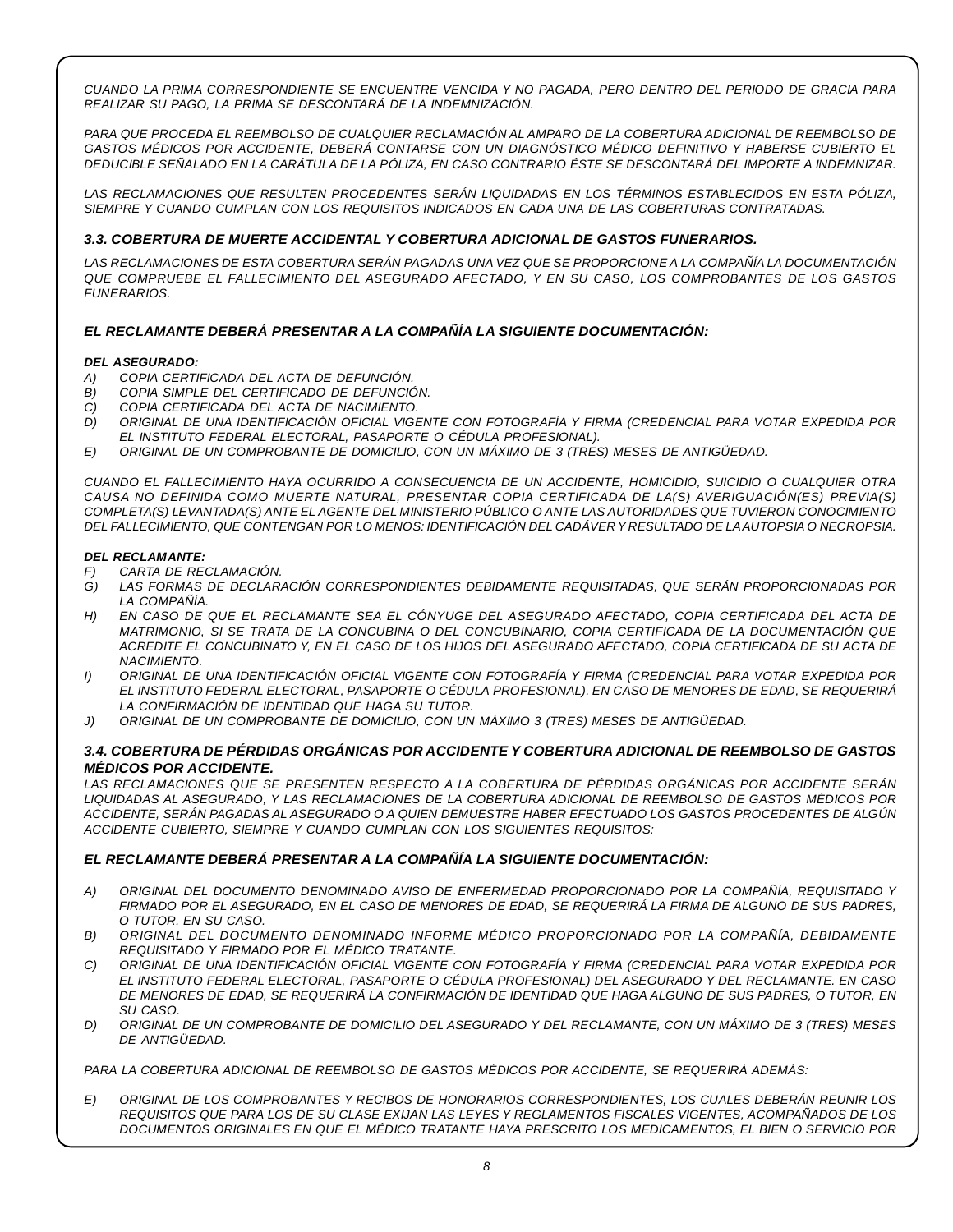*EL QUE SE REALIZARON LOS GASTOS. UNA VEZ PAGADA LA INDEMNIZACIÓN, LAS FACTURAS Y RECIBOS PAGADOS QUEDARÁN EN PODER DE LA COMPAÑÍA.*

- *F) RECETAS Y/O ORDEN DE ESTUDIOS DE LABORATORIO DEL MÉDICO TRATANTE.*
- *G) PARA EL CASO DE TRASTORNOS PSIQUIÁTRICOS O PROBLEMAS PSICOLÓGICOS OCASIONADOS POR VIOLACIÓN SEXUAL Y/ O PRIVACIÓN ILEGAL DE LA LIBERTAD: COPIA(S) CERTIFICADA(S) DE LA(S) AVERIGUACIÓN(ES) PREVIA(S) LEVANTADA(S) ANTE EL MINISTERIO PÚBLICO Y/O DE LAS ACTUACIONES EFECTUADAS POR OTRAS AUTORIDADES QUE HAYAN INTERVENIDO EN EL EVENTO (SINIESTRO).*

## *4. CLÁUSULAS GENERALES.*

### *4.1. CONTRATO.*

*LA SOLICITUD DE SEGURO, ESTA PÓLIZA, ELREGISTRO DE ASEGURADOS, LOS CONSENTIMIENTOS, LOS CERTIFICADOS INDIVIDUALES Y LOS ENDOSOS ADICIONALES, SON PARTE DEL CONTRATO Y CONSTITUYEN PRUEBA DE SU CELEBRACIÓN.*

«SI EL CONTENIDO DE LA PÓLIZA O SUS MODIFICACIONES NO CONCORDAREN CON LA OFERTA, EL ASEGURADO PODRÁ PEDIR LA *RECTIFICACIÓN CORRESPONDIENTE DENTRO DE LOS TREINTA DÍAS QUE SIGAN AL DÍA EN QUE RECIBA LA PÓLIZA. TRANSCURRIDO* ESTE PLAZO SE CONSIDERARÁN ACEPTADAS LAS ESTIPULACIONES DE LA PÓLIZA O DE SUS MODIFICACIONES» (ARTÍCULO 25 DE *LA LEY SOBRE EL CONTRATO DE SEGURO). ESTE DERECHO SE HACE EXTENSIVO AL CONTRATANTE.*

## *4.2. MODIFICACIONES AL CONTRATO.*

LAS CONDICIONES GENERALES DE ESTA PÓLIZA SÓLO PODRÁN MODIFICARSE A LA RENOVACIÓN DE LA MISMA PREVIO ACUERDO *ENTRE ELCONTRATANTE Y LA COMPAÑÍA MEDIANTE LA EMISIÓN DE LOS RESPECTIVOS ENDOSOS. EN CONSECUENCIA, LOS AGENTES O CUALQUIER OTRA PERSONA NO AUTORIZADA POR LA COMPAÑÍA, CARECEN DE FACULTADES PARA HACER MODIFICACIONES O CONCESIONES.*

EL CONTRATANTE SE OBLIGA A HACER DEL CONOCIMIENTO DE LAS PERSONAS QUE APARECEN EN EL REGISTRO DE ASEGURADOS *EL CONTENIDO DE LA PRESENTE DISPOSICIÓN.*

#### *4.3. VIGENCIA.*

LA VIGENCIA DE ESTA PÓLIZA PRINCIPIA Y TERMINA EN LAS FECHAS Y HORAS ESTABLECIDAS AL EFECTO EN LA CARÁTULA DE ESTA *PÓLIZA.*

LA VIGENCIA DE LOS CERTIFICADOS INDIVIDUALES PRINCIPIA Y TERMINA EN LAS FECHAS Y HORAS ESTABLECIDAS AL EFECTO EN DICHOS CERTIFICADOS Y ESTÁN SUPEDITADOS A LA VIGENCIA DE LA PÓLIZA. EN CASO DE QUE SE EXPIDAN NUEVOS CERTIFICADOS *INDIVIDUALES, ÉSTOS DEJARÁN SIN EFECTO LOS CERTIFICADOS INDIVIDUALES EMITIDOS CON ANTERIORIDAD.*

# *4.4. TERMINACIÓN ANTICIPADA DEL CONTRATO.*

NO OBSTANTE EL TÉRMINO DE VIGENCIA DEL CONTRATO, LAS PARTES CONVIENEN EN QUE ÉSTE PODRÁ DARSE POR TERMINADO *ANTICIPADAMENTE A SOLICITUD DEL CONTRATANTE O ASEGURADO, MEDIANTE NOTIFICACIÓN REALIZADA POR ESCRITO A LA* COMPAÑÍA. EN CUALQUIER CASO. LA COMPAÑÍA TENDRÁ DERECHO A LA PARTE DE LA PRIMA QUE CORRESPONDA AL TIEMPO DURANTE EL CUAL EL SEGURO HUBIERA ESTADO EN VIGOR Y DEBERÁ DEVOLVER AL CONTRATANTE LA PRIMA TOTAL POR EL TIEMPO DE VIGENCIA NO CORRIDO, MENOS LOS GASTOS DE EXPEDICIÓN Y EL CORRESPONDIENTE IMPUESTO AL VALOR AGREGADO.

#### *4.5. AGRAVACIÓN DEL RIESGO.*

*EL ASEGURADO DEBERÁ COMUNICAR A LA COMPAÑÍA LAS AGRAVACIONES ESENCIALES QUE TENGA EL RIESGO DURANTE EL* CURSO DEL SEGURO, DENTRO DE LAS 24 (VEINTICUATRO) HORAS SIGUIENTES AL MOMENTO EN QUE LAS CONOZCA. SI EL ASEGURADO OMITIERE EL AVISO O SI ÉL PROVOCA UNA AGRAVACIÓN ESENCIAL DEL RIESGO, CESARÁN DE PLENO DERECHO LAS *OBLIGACIONES DE LA COMPAÑÍA EN LO SUCESIVO. (ARTÍCULO 52 DE LA LEY SOBRE EL CONTRATO DE SEGURO).*

#### *4.6. OMISIONES O INEXACTAS DECLARACIONES.*

EL CONTRATANTE Y EL (LOS) ASEGURADO(S) ESTÁ(N) OBLIGADO(S) A DECLARAR, POR ESCRITO, DE ACUERDO CON EL CUESTIONARIO *RELATIVO, QUE OBRA EN EL CONSENTIMIENTO INDIVIDUAL, TODOS LOS HECHOS IMPORTANTES PARA LA APRECIACIÓN DEL RIESGO* QUE PUEDAN INFLUIR EN LAS CONDICIONES CONVENIDAS, TALES COMO LOS CONOZCAN O DEBAN CONOCER EN EL MOMENTO DE *LA CELEBRACIÓN DEL CONTRATO.*

LA OMISIÓN O INEXACTA DECLARACIÓN DE ALGÚN HECHO IMPORTANTE A QUE SE REFIERE EL PÁRRAFO ANTERIOR, FACULTARÁ A *LA COMPAÑÍAPARA CONSIDERAR RESCINDIDO DE PLENO DERECHO EL CONTRATO,AUNQUE NO HAYAN INFLUIDO EN LA REALIZACIÓN DEL SINIESTRO (ARTÍCULOS 8, 9, 10 Y 47 DE LA LEY SOBRE EL CONTRATO DE SEGURO).*

#### *4.7. RENOVACIÓN.*

LA ASEGURADORA PODRÁ RENOVAR ESTE CONTRATO DE SEGURO CUANDO LA TEMPORALIDAD SEA DE UN AÑO O DE PLAZOS MENORES, Y, EL NÚMERO DE ASEGURADOS QUE CONFORMEN LA COLECTIVIDAD EN LA RENOVACIÓN NO SEA INFERIOR AL QUE SE REQUIERE PARA CONTRATAR LA PÓLIZA EN SU MODALIDAD DE EXPERIENCIA PROPIA, QUE ES DE 1,000 (UN MIL) ASEGURADOS Y DE 10 (DIEZ) ASEGURADOS PARA LA MODALIDAD DE EXPERIENCIA GLOBAL. RENOVACIÓN QUE SE REALIZARÁ MEDIANTE ENDOSO A LA PÓLIZA EN LAS MISMAS CONDICIONES EN QUE FUE CONTRATADA, SIEMPRE QUE SE REÚNAN LOS REQUISITOS DEL «REGLAMENTO *DEL SEGURO DE GRUPO PARA OPERACIÓN DE VIDA Y DEL SEGURO COLECTIVO PARA LA OPERACIÓN DE ACCIDENTES Y* ENFERMEDADES», EN LA FECHA DE VENCIMIENTO DEL CONTRATO. EN CADA RENOVACIÓN SE APLICARÁN LAS PRIMAS DE TARIFA *OBTENIDAS CONFORME A LOS PROCEDIMIENTOS REGISTRADOS ANTE LA COMISIÓN NACIONAL DE SEGUROS Y FIANZAS EN LA NOTA TÉCNICA RESPECTIVA.*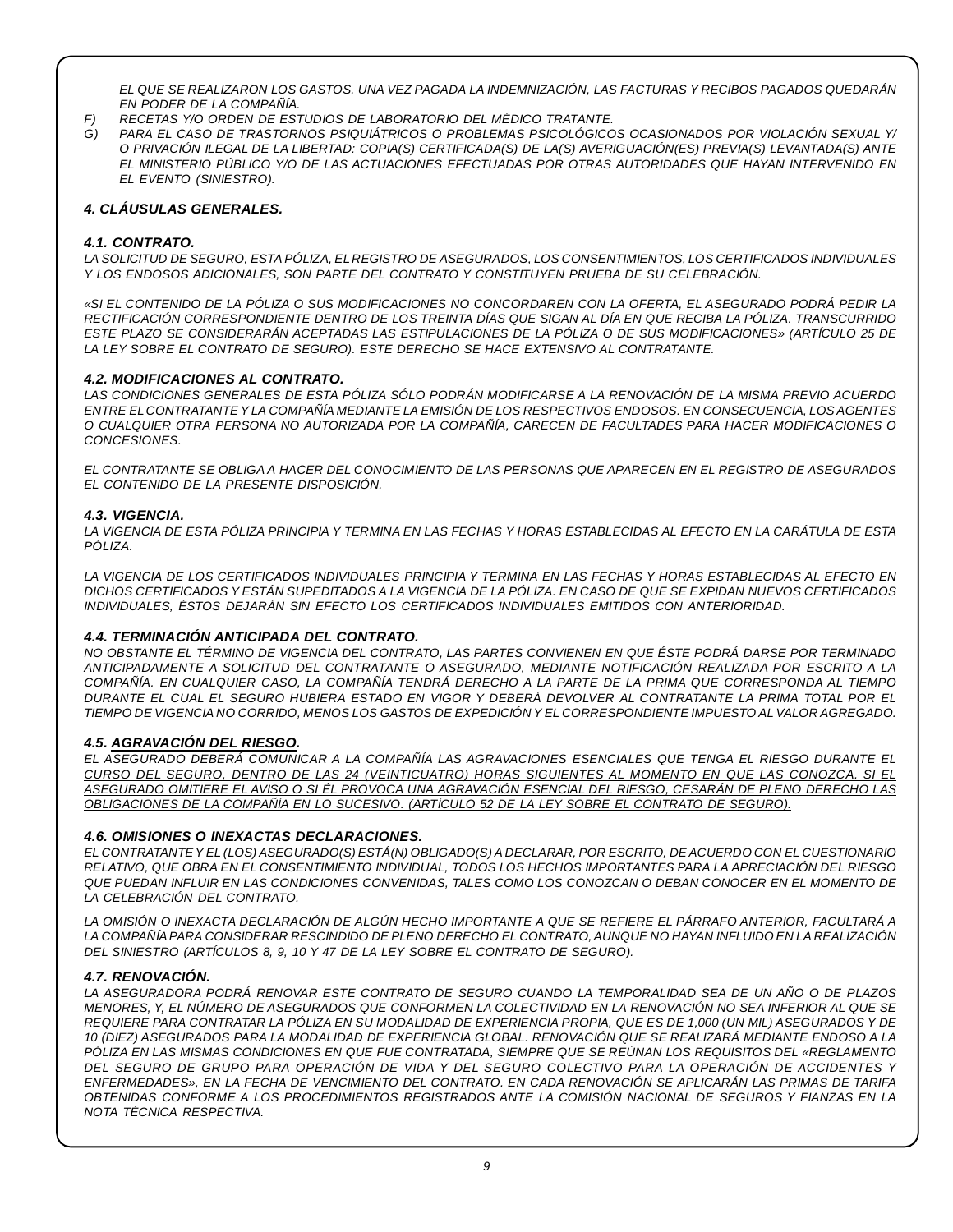## *4.8. EDAD.*

SOLAMENTE PUEDEN SER ASEGURADOS EN ESTA PÓLIZA LAS PERSONAS CUYA EDAD MÍNIMA SEA DE 3 (TRES) AÑOS Y LA MÁXIMA SEA DE 64 (SESENTA Y CUATRO) AÑOS CUMPLIDOS EN LA FECHA DE INICIO DE VIGENCIA DE CADA CERTIFICADO INDIVIDUAL, *PUDIÉNDOSE RENOVAR EL CERTIFICADO CORRESPONDIENTE HASTA EN TANTO EL ASEGURADO CONTINÚE PERTENECIENDO A LA COLECTIVIDAD ASEGURADA EN ESTA PÓLIZA Y NO HAYA CUMPLIDO 70 (SETENTA) AÑOS DE EDAD.*

LA COBERTURA DE MUERTE ACCIDENTAL SE OFRECE COMO COBERTURA BÁSICA A PARTIR DE LOS 12 (DOCE) AÑOS Y PARA MENORES *A 65 (SESENTA Y CINCO) AÑOS DE EDAD.*

*LA COBERTURA DE PÉRDIDAS ORGÁNICAS POR ACCIDENTE Y LA COBERTURA DE GASTOS FUNERARIOS, SE OFRECEN COMO* COBERTURA BÁSICA Y ADICIONAL RESPECTIVAMENTE, A PARTIR DE 3 (TRES) AÑOS Y MENORES DE 12 (DOCE) AÑOS DE EDAD, Y *SÓLO COMO ADICIONAL LA COBERTURA DE PÉRDIDAS ORGÁNICAS POR ACCIDENTE A PARTIR DE LA ÚLTIMA EDAD SEÑALADA.*

LA COMPAÑÍA SE RESERVA EL DERECHO DE EXIGIR. EN CUALQUIER MOMENTO. LA COMPROBACIÓN DE LA FECHA DE NACIMIENTO *DE LOS ASEGURADOS, EN CUYO CASO, HARÁ LA ANOTACIÓN CORRESPONDIENTE EN ESTA PÓLIZA Y NO TENDRÁ DERECHO A EXIGIR NUEVAS PRUEBAS PARA DICHA COMPROBACIÓN.*

CUANDO SE COMPRUEBE QUE HUBO INEXACTITUD EN LA INDICACIÓN DE LA EDAD DE ALGÚN ASEGURADO, LA COMPAÑÍA NO PODRÁ RESCINDIR EL CERTIFICADO INDIVIDUAL, A NO SER QUE LA EDAD REAL AL TIEMPO DE SU CELEBRACIÓN ESTÉ FUERA DE LOS LIMITES DE ADMISIÓN FIJADOS POR LA COMPAÑÍA. EN ESTE CASO, SE DEVOLVERÁ AL CONTRATANTE LA RESERVA MATEMÁTICA *DEL CERTIFICADO INDIVIDUAL A LA FECHA DE SU RESCISIÓN.*

SI LA EDAD DEL ASEGURADO ESTUVIERE COMPRENDIDA DENTRO DE LOS LIMITES DE ADMISIÓN FIJADOS POR LA COMPAÑÍA. SE *APLICARÁN LAS SIGUIENTES REGLAS:*

- CUANDO A CONSECUENCIA DE LA INDICACIÓN INEXACTA DE LA EDAD, SE PAGARE UNA PRIMA MENOR DE LA QUE CORRESPONDERÍA POR LA EDAD REAL, LA OBLIGACIÓN DE LA COMPAÑÍA SE REDUCIRÁ EN LA PROPORCIÓN QUE EXISTA ENTRE LA PRIMA ESTIPULADA *Y LA PRIMA DE TARIFA PARA LA EDAD REAL EN LA FECHA DE CELEBRACIÓN DEL CONTRATO.*

- SI LA COMPAÑÍA YA HUBIERA SATISFECHO EL IMPORTE DEL SEGURO AL DESCUBRIRSE LA INEXACTITUD DE LA INDICACIÓN SOBRE LA EDAD. TENDRÁ DERECHO A QUE SE LE DEVUELVA LO QUE HUBIERE PAGADO DE MÁS CONFORME AL CÁLCULO DEL PÁRRAFO *ANTERIOR, INCLUYENDO LOS INTERESES RESPECTIVOS, LOS CUALES SE CALCULARÁN EN BASE A LA FRACCIÓN QUE RESULTE APLICABLE DEL ARTÍCULO 135 BIS DE LA LEY GENERAL DE INSTITUCIONES Y SOCIEDADES MUTUALISTAS DE SEGUROS, DEPENDIENDO DEL TIPO DE MONEDA EN QUE HAYA CONTRATADO ESTA PÓLIZA.*

- SI A CONSECUENCIA DE LA INEXACTA DECLARACIÓN DE LA EDAD, SE ESTUVIERE PAGANDO UNA PRIMA MÁS ELEVADA QUE LA *CORRESPONDIENTE A LA EDAD REAL, LA COMPAÑÍA ESTARÁ OBLIGADA A REEMBOLSAR LA DIFERENCIA ENTRE LA RESERVA* EXISTENTE Y LA QUE HABRÍA SIDO NECESARIA PARA LA EDAD DEL ASEGURADO EN EL MOMENTO DE LA CELEBRACIÓN DEL *CONTRATO. LAS PRIMAS ULTERIORES DEBERÁN REDUCIRSE DE ACUERDO CON ESTA EDAD.*

- SI CON POSTERIORIDAD A LA MUERTE DEL ASEGURADO SE DESCUBRIERA QUE FUE INCORRECTA LA EDAD MANIFESTADA, Y ÉSTA *SE ENCUENTRA DENTRO DE LOS LÍMITES DE ADMISIÓN AUTORIZADOS, LA COMPAÑÍA ESTARÁ OBLIGADA A PAGAR LA SUMA ASEGURADA QUE LAS PRIMAS CUBIERTAS HUBIERAN PODIDO PAGAR DE ACUERDO CON LA EDAD REAL DEL ASEGURADO.*

PARA LOS CÁLCULOS QUE EXIGEN LOS PUNTOS ANTERIORES, SE APLICARÁN LAS TARIFAS QUE HAYAN ESTADO EN VIGOR EN EL *TIEMPO DE LA CELEBRACIÓN DEL CONTRATO.*

## *4.9. MOVIMIENTOS.*

#### *4.9.1. REGISTRO DE ASEGURADOS.*

*LA COMPAÑÍA FORMARÁ UN REGISTRO DE ASEGURADOS DE ESTA PÓLIZA, EL CUAL CONTENDRÁ LOS SIGUIENTES DATOS:*

- A) NOMBRE, EDAD O FECHA DE NACIMIENTO Y SEXO, DE CADA UNO DE LOS INTEGRANTES DE LA COLECTIVIDAD ASEGURADA, *B) SUMA ASEGURADA O REGLA PARA DETERMINARLA,*
- C) FECHA DE ENTRADA EN VIGOR DEL SEGURO DE CADA UNO DE LOS INTEGRANTES DE LA COLECTIVIDAD ASEGURADA Y *FECHA DE TERMINACIÓN DEL MISMO,*
- *D) NÚMERO DE CERTIFICADO INDIVIDUAL, Y*
- *E) COBERTURAS AMPARADAS.*

A SOLICITUD DEL CONTRATANTE, LA COMPAÑÍA DEBERÁ ENTREGARLE COPIA DE ESTE REGISTRO, SALVO EN LAS PÓLIZAS EXPEDIDAS *CON EL ENDOSO DE AUTO-ADMINISTRACIÓN, DADO QUE EN ÉSTAS LA INFORMACIÓN ALUDIDA OBRA EN PODER DEL CONTRATANTE.*

# *4.9.2. ALTA DE ASEGURADOS.*

LAS PERSONAS QUE INGRESEN A LA COLECTIVIDAD ASEGURADA CON POSTERIORIDAD A LA CELEBRACIÓN DEL CONTRATO Y QUE HAYAN DADO SU CONSENTIMIENTO PARA SER ASEGURADOS DENTRO DE LOS 30 (TREINTA) DÍAS NATURALES SIGUIENTES A SU *INGRESO, QUEDARÁN ASEGURADAS CON LAS MISMAS CONDICIONES EN QUE FUE CONTRATADA LA PÓLIZA, DESDE EL MOMENTO EN QUE ADQUIRIERON LAS CARACTERÍSTICAS PARA FORMAR PARTE DE LA COLECTIVIDAD ASEGURADA.*

CON INDEPENDENCIA DE LO PREVISTO EN EL PÁRRAFO ANTERIOR. TRATÁNDOSE DE PERSONAS QUE SOLICITEN SU INGRESO A LA *COLECTIVIDAD ASEGURADA CON POSTERIORIDAD A LA CELEBRACIÓN DEL CONTRATO Y QUE HAYAN DADO SU CONSENTIMIENTO*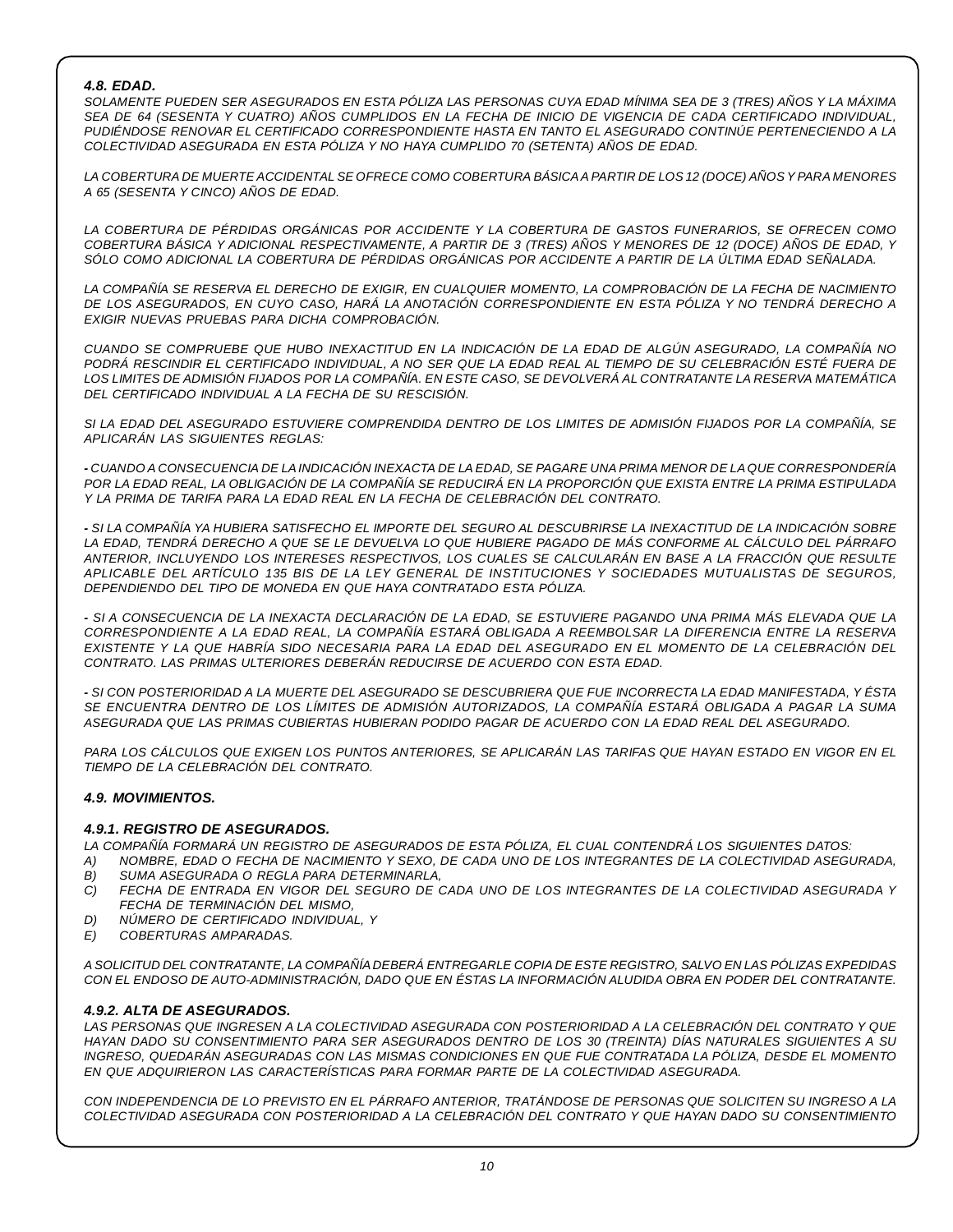DESPUÉS DE LOS 30 (TREINTA) DÍAS NATURALES SIGUIENTES A LA FECHA EN QUE HUBIERAN ADQUIRIDO EL DERECHO DE FORMAR PARTE DEL MISMO, LA ASEGURADORA, DENTRO DE LOS 30 (TREINTA) DÍAS NATURALES SIGUIENTES A LA FECHA EN QUE SE LE *HAYA COMUNICADO ESA SITUACIÓN, PODRÁ EXIGIR REQUISITOS MÉDICOS U OTROS PARAASEGURARLAS, SI NO LO HACE QUEDARÁN ASEGURADAS CON LAS MISMAS CONDICIONES EN QUE FUE CONTRATADA LA PÓLIZA.*

CUANDO LA ASEGURADORA EXIJA REQUISITOS MÉDICOS U OTROS PARA ASEGURAR A LAS PERSONAS A QUE SE REFIERE EL PÁRRAFO ANTERIOR, CONTARÁ CON UN PLAZO DE 30 (TREINTA) DÍAS NATURALES, CONTADO A PARTIR DE LA FECHA EN QUE SE HAYAN CUMPLIDO DICHOS REQUISITOS. PARA RESOLVER SOBRE LA ACEPTACIÓN O NO DE ASEGURAR A LA PERSONA. DE NO *HACERLO SE ENTENDERÁ QUE LA ACEPTA CON LAS MISMAS CONDICIONES EN QUE FUE CONTRATADA LA PÓLIZA.*

## *4.9.3. BAJA DE ASEGURADOS.*

*LAS PERSONAS QUE SE SEPAREN DEFINITIVAMENTE DE LA COLECTIVIDAD ASEGURADA, DEJARÁN DE ESTAR ASEGURADAS DESDE* EL MOMENTO DE SU SEPARACIÓN, QUEDANDO SIN VALIDEZ ALGUNA EL CERTIFICADO INDIVIDUAL EXPEDIDO. EN ESTE CASO, LA COMPAÑÍA RESTITUIRÁ LA PARTE DE LA PRIMA DE TARIFA NO DEVENGADA PREVIA DISMINUCIÓN DE LA PORCIÓN DEL COSTO DE *ADQUISICIÓN CORRESPONDIENTE DE DICHOS INTEGRANTES CALCULADA EN DÍAS EXACTOS, A QUIENES LA HAYAN APORTADO, EN LA PROPORCIÓN CORRESPONDIENTE. CUALQUIER RESTITUCIÓN DE PRIMA SE REALIZARÁ POR CONDUCTO DEL CONTRATANTE.*

CUANDO LOS INTEGRANTES DE LA COLECTIVIDAD ASEGURADA CONTRIBUYAN EN EL PAGO DE LA PRIMA Y ALGUNO DE ELLOS NO CUBRA AL CONTRATANTE LA PARTE A QUE SE HUBIESE OBLIGADO, ÉSTE ÚLTIMO PODRÁ SOLICITAR A LA COMPAÑÍA LA BAJA DE *ESTA PÓLIZA DEL ASEGURADO DE QUE SE TRATE.*

## *4.9.4. MODIFICACIONES EN LA SITUACIÓN DE LOS ASEGURADOS.*

*EL CONTRATANTEY EL ASEGURADO DEBERÁN INFORMAR POR ESCRITO A LA COMPAÑÍA CUALQUIER MODIFICACIÓN EN LA SITUACIÓN* DE ESTE ÚLTIMO QUE AFECTE LAS CONDICIONES DEL RIESGO, DENTRO DE LAS 72 (SETENTA Y DOS) HORAS SIGUIENTES AL MOMENTO EN QUE LA CONOZCAN, A FIN DE QUE LA COMPAÑÍA REALICE LA MODIFICACIÓN CORRESPONDIENTE EN ESTA PÓLIZA A PARTIR DE LA FECHA EN QUE CAMBIÓ DICHA SITUACIÓN Y AJUSTE EL IMPORTE DE LA PRIMA. SI SE OMITIERE EL AVISO, CESARÁN *DE PLENO DERECHO LAS OBLIGACIONES DE LA COMPAÑÍA EN LO SUCESIVO.*

*CUANDO LA MODIFICACIÓN AFECTE LA REGLA PARA DETERMINAR LAS SUMAS ASEGURADAS, SERÁ NECESARIO QUE EL* CONTRATANTE ENTREGUE A LA COMPAÑÍA DENTRO DE LAS 72 (SETENTA Y DOS) HORAS SIGUIENTES A QUE SE DETERMINE LA *MODIFICACIÓN, LOS NUEVOS CONSENTIMIENTOS EN DONDE CONSTE DICHA MODIFICACIÓN. EN CASO DE QUE NO SE ENTREGUEN A LA COMPAÑÍA LOS NUEVOS CONSENTIMIENTOS PREVALECERÁ LA REGLA ESTABLECIDA EN ANTERIORES CERTIFICADOS.*

## *4.10. OBLIGACIÓN DE ASEGURAR.*

EL CONTRATANTE SE OBLIGA A SOLICITAR SEGURO PARA TODAS AQUELLAS PERSONAS QUE EN EL MOMENTO DE LA EXPEDICIÓN *DE LA PÓLIZA REÚNAN LAS CARACTERÍSTICAS NECESARIAS PARA FORMAR PARTE DE LA COLECTIVIDAD ASEGURADA. ASIMISMO,* SE OBLIGA A SOLICITAR EL SEGURO EN LOS TÉRMINOS DE ESTA PÓLIZA PARA TODAS AQUELLAS PERSONAS QUE, CON *POSTERIORIDAD, LLEGAREN A CUMPLIR DICHAS CARACTERÍSTICAS, DENTRO DE LOS 30 (TREINTA) DÍAS SIGUIENTES A QUE LAS CUMPLAN.*

*EL INCUMPLIMIENTO DE ESTA OBLIGACIÓN, POR PARTE DEL CONTRATANTE, FACULTARÁ A LA COMPAÑÍA A DAR POR TERMINADO EL CONTRATO.*

#### *4.11. COMUNICACIONES.*

*QUEDA EXPRESAMENTE CONVENIDO QUE TODAS LAS COMUNICACIONES DEL CONTRATANTE, DE LOS ASEGURADOS O LOS* RECLAMANTES Y/O BENEFICIARIOS, DEBERÁN DIRIGIRSE POR ESCRITO AL DOMICILIO DE LA COMPAÑÍA QUE SE INDICA EN LA *CARÁTULA DE ESTA PÓLIZA, EN LOS CERTIFICADOS INDIVIDUALES Y EN ESTAS CONDICIONES GENERALES. LOS REQUERIMIENTOS* Y COMUNICACIONES QUE LA COMPAÑÍA DEBA HACER AL CONTRATANTE, A LOS ASEGURADOS, A LOS RECLAMANTES, SE HARÁN AL *ÚLTIMO DOMICILIO QUE CONOZCA PARA TAL EFECTO.*

#### *4.12. MONEDA.*

TODOS LOS PAGOS RELATIVOS A ESTE CONTRATO POR PARTE DEL CONTRATANTE. DE LOS ASEGURADOS O DE LA COMPAÑÍA. SE *EFECTUARÁN EN MONEDA NACIONAL EN LOS TÉRMINOS DE LA LEY MONETARIA VIGENTE EN LA FECHA DE PAGO.*

#### *4.13. COMPETENCIA.*

EN CASO DE CONTROVERSIA, EL QUEJOSO PODRÁ OCURRIR A PRESENTAR SU RECLAMACIÓN ANTE LA COMISIÓN NACIONAL PARA LA PROTECCIÓN Y DEFENSA DE LOS USUARIOS DE SERVICIOS FINANCIEROS (CONDUSEF), EN SUS OFICINAS CENTRALES O EN CUALQUIERA DE SUS DELEGACIONES O ANTE LA UNIDAD ESPECIALIZADA DE ATENCIÓN DE CONSULTAS Y RECLAMACIONES DE LA COMPAÑÍA EN LOS TÉRMINOS DE LOS ARTÍCULOS 50-BIS Y 68 DE LA LEY DE PROTECCIÓN Y DEFENSA AL USUARIO DE SERVICIOS FINANCIEROS, LO QUE DEBERÁ HACER DENTRO DEL TÉRMINO DE 2 (DOS) AÑOS CONTADOS A PARTIR DE QUE SE SUSCITE EL HECHO QUE LE DIO ORIGEN, O EN SU CASO A PARTIR DE LA NEGACIÓN DE LA COMPAÑÍA DE SATISFACER SUS PRETENSIONES.

EN CASO DE QUE EL QUEJOSO DECIDA PRESENTAR SU RECLAMACIÓN ANTE CONDUSEF Y LAS PARTES NO SE SOMETAN AL ARBITRAJE DE LA MISMA O DE QUIEN ÉSTA PROPONGA, SE DEJARÁN A SALVO LOS DERECHOS DEL QUEJOSO PARA QUE LOS HAGA VALER *ANTE LOS TRIBUNALES COMPETENTES DEL DOMICILIO DE CUALQUIERA DE LAS DELEGACIONES DE LA CONDUSEF, DE CONFORMIDAD CON EL ARTÍCULO 136 DE LA LEY GENERAL DE INSTITUCIONES Y SOCIEDADES MUTUALISTAS DE SEGUROS.*

#### *4.14. PRESCRIPCIÓN.*

TODAS LAS ACCIONES QUE SE DERIVEN DE ESTE CONTRATO DE SEGURO PRESCRIBIRÁN EN 2 (DOS) AÑOS, CONTADOS DESDE LA FECHA DEL ACONTECIMIENTO QUE LES DIO ORIGEN. ESTE PLAZO NO CORRERÁ EN CASO DE OMISIÓN. FALSAS O INEXACTAS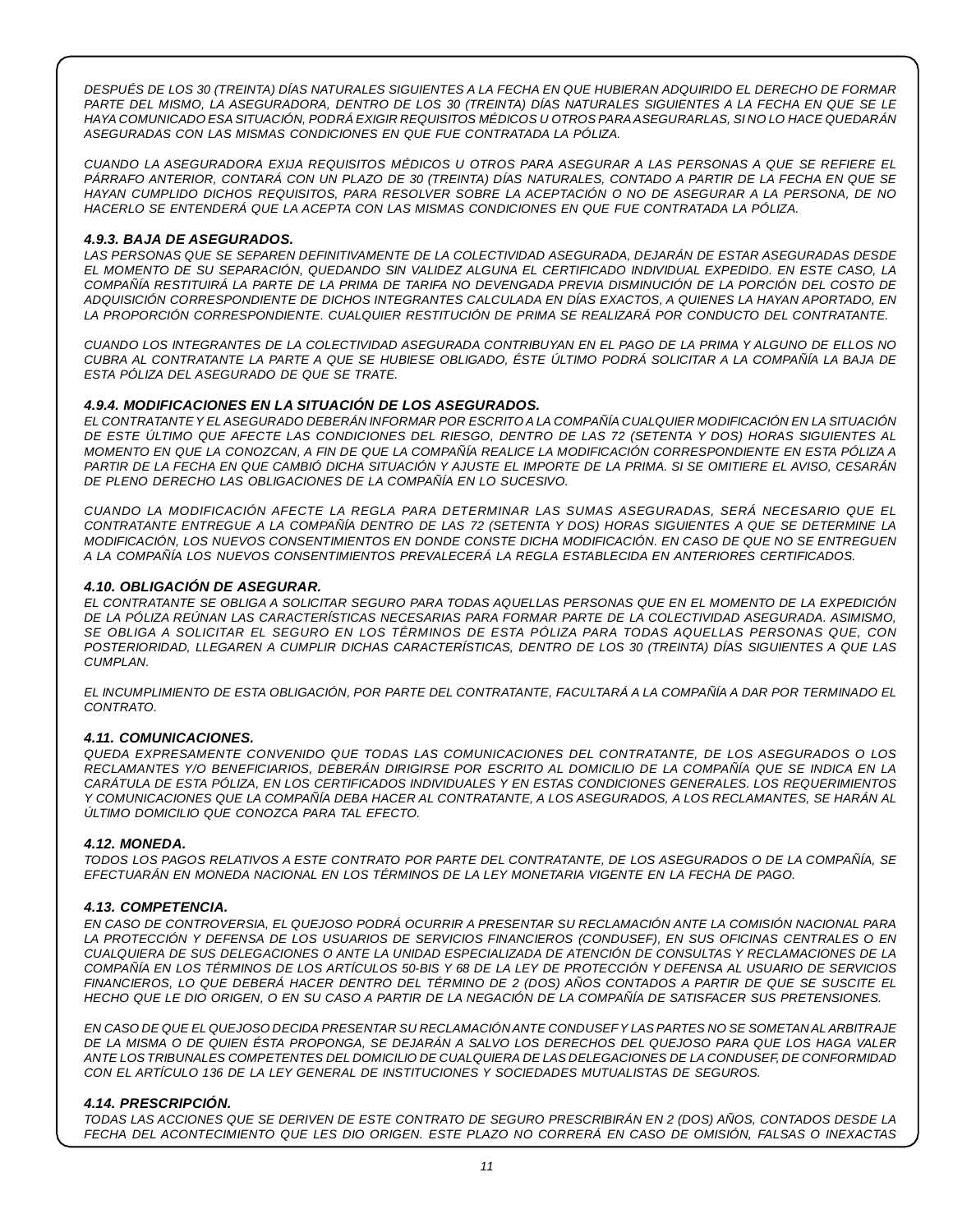*DECLARACIONES SOBRE EL RIESGO CORRIDO, SINO DESDE EL DÍA EN QUE ESTA INSTITUCIÓN DE SEGUROS HAYA TENIDO* CONOCIMIENTO DE ÉL: Y SI SE TRATA DE LA REALIZACIÓN DEL SINIESTRO. DESDE EL DÍA EN QUE HAYA LLEGADO A CONOCIMIENTO *DE LOS INTERESADOS, QUIENES DEBERÁN DEMOSTRAR QUE HASTA ENTONCES IGNORABAN DICHA REALIZACIÓN. TRATÁNDOSE DE TERCEROS BENEFICIARIOS, SE NECESITARÁ ADEMÁS QUE ÉSTOS TENGAN CONOCIMIENTO DEL DERECHO CONSTITUIDO A SU FAVOR.*

ES NULO EL PACTO QUE ABREVIE O EXTIENDA EL PLAZO DE PRESCRIPCIÓN A QUE SE REFIERE EL PÁRRAFO ANTERIOR.

*ADEMÁS DE LAS CAUSAS ORDINARIAS DE INTERRUPCIÓN DE LA PRESCRIPCIÓN, ÉSTA SE INTERRUMPIRÁ POR EL NOMBRAMIENTO* DE PERITOS CON MOTIVO DE LA REALIZACIÓN DEL SINIESTRO O POR LA PRESENTACIÓN DE LA RECLAMACIÓN ANTE LA CONDUSEF Y SE SUSPENDERÁ POR LA PRESENTACIÓN DE LA RECLAMACIÓN ANTE LA UNIDAD ESPECIALIZADA DE ATENCIÓN DE CONSULTAS Y *RECLAMACIONES DE ESTA COMPAÑÍA*

#### *4.15. PARTICIPACIÓN DE BENEFICIOS POR UTILIDADES REALIZADAS (DIVIDENDOS).*

LA PÓLIZA BAJO LA MODALIDAD DE EXPERIENCIA PROPIA PUEDE SER CONTRATADA CON O SIN PARTICIPACIÓN DE BENEFICIOS *POR UTILIDADES REALIZADAS (DIVIDENDOS), ESTA ELECCIÓN DEBERÁ HACERSE DE MANERA EXPRESA AL MOMENTO DE LA CONTRATACIÓN. EN CASO DE CONTRATARSE CON DIVIDENDOS, SE ENTREGARÁ UN ENDOSO SEÑALANDO LOS TÉRMINOS Y CONDICIONES EN QUE SE CALCULARÁN Y ENTREGARÁN ÉSTOS.*

*LA PÓLIZA BAJO LA MODALIDAD DE EXPERIENCIA GLOBAL, NO OTORGA DIVIDENDOS.*

#### *4.16. PRIMAS.*

*LA SUMA DE LAS PRIMAS QUE CORRESPONDAN A CADA MIEMBRO DE LA COLECTIVIDAD ASEGURADA CONFORMARÁ LA PRIMA TOTAL DE ESTA PÓLIZA.*

LA PRIMA PARA CADA MIEMBRO DE LA COLECTIVIDAD ASEGURADA QUE NO INGRESE PRECISAMENTE EN LA FECHA DE ANIVERSARIO DEL CONTRATO SERÁ PROPORCIONAL A LOS DÍAS EXACTOS QUE TRANSCURRAN DESDE SU FECHA DE ALTA Y HASTA LA FECHA DE *FIN DE VIGENCIA DE LA PÓLIZA.*

*LA FORMA DE PAGO DE LAS PRIMAS ES ÚNICA.*

EL PAGO ÚNICO ES AQUEL QUE SE HACE EN UNA SOLA EXHIBICIÓN. POR EL IMPORTE CORRESPONDIENTE A TODO EL LAPSO PARA *EL CUAL RESULTE CALCULADA LA UNIDAD DE LA PRIMA.*

LA FORMA DE PAGO CONVENIDA SE INDICA EN LA CARÁTULA DE ESTA PÓLIZA Y EN EL RECIBO OFICIAL EXPEDIDO POR LA COMPAÑÍA.

LA FECHA DE VENCIMIENTO PARA PAGAR LA PRIMA DE ESTA PÓLIZA ES EL PRIMER DÍA DEL PERIODO DE PAGO, SALVO QUE, SE *HAYA CONVENIDO UNA FECHA DE VENCIMIENTO DISTINTA, LO QUE SE HARÁ CONSTAR MEDIANTE LA EMISIÓN DEL ENDOSO CORRESPONDIENTE. SE ENTENDERÁ POR PERIODO DE PAGO, EL PLAZO DE VIGENCIA DE LA PÓLIZA,*

NO OBSTANTE LO ANTERIOR, EL CONTRATANTE GOZARÁ DE UN TÉRMINO MÁXIMO DE ENTRE 3 (TRES) Y 30 (TREINTA) DÍAS NATURALES *CONTADOS A PARTIR DE LA FECHA DE VENCIMIENTO, PARA EFECTUAR EL PAGO DE LA PRIMA CORRESPONDIENTE, DICHO TÉRMINO SE PRECISA EN LA CARÁTULA DE ESTA PÓLIZA Y EN EL RECIBO OFICIAL EXPEDIDO POR LA COMPAÑÍA.*

SI EL CONTRATANTE NO LIQUIDA LA PRIMA A MÁS TARDAR EN SU FECHA DE VENCIMIENTO, NI DENTRO DEL TÉRMINO A QUE SE *REFIERE EL PÁRRAFO ANTERIOR, LOS EFECTOS DEL CONTRATO CESARÁN AUTOMÁTICAMENTE A LAS 12:00 HORAS DEL ÚLTIMO DÍA DE DICHO TÉRMINO, SIN RESPONSABILIDAD ALGUNA PARA LA COMPAÑÍA.*

EL CONTRATANTE ESTARÁ OBLIGADO A PAGAR LA PRIMA EN EL DOMICILIO DE LA COMPAÑÍA EN LA CIUDAD DE MÉXICO, D.F., EL CUAL SE SEÑALA EN LA CARÁTULA DE ESTA PÓLIZA O EN CUALQUIERA DE SUS OFICINAS, CONTRA ENTREGA DEL RECIBO CORRESPONDIENTE, POR LO QUE EN ESTE CASO SE ENTENDERÁ QUE LA PRIMA ESTÁ COBRADA POR LA COMPAÑÍA, SOLAMENTE *CUANDO EL CONTRATANTE Y/O ALGUNO DE LOS ASEGURADOS TENGAN ELORIGINAL DEL RECIBO OFICIALEXPEDIDO PRECISAMENTE* POR LA COMPAÑÍA. SE ENTENDERÁ QUE EL RECIBO ES OFICIAL CUANDO REÚNA LOS REQUISITOS QUE EN EL MISMO SE *ESTABLEZCAN PARA QUE SE CONSIDERE PAGADO.*

ASIMISMO, EL PAGO DE LAS PRIMAS SE PUEDE HACER CON CARGO A UNA CUENTA DE CRÉDITO (TARJETA DE CRÉDITO), A UNA CUENTA DE DEPÓSITO (DÉBITO O CHEQUES) O DE CUALQUIER OTRA FORMA LEGALMENTE VÁLIDA; EN ESTOS CASOS, EL ESTADO *DE CUENTA O EL DOCUMENTO DONDE FORMALMENTE APAREZCA EL CARGO CORRESPONDIENTE DE LAS PRIMAS, HARÁ PRUEBA SUFICIENTE DE DICHO PAGO.*

LA COMPAÑÍA PODRÁ RECLAMAR A LOS ASEGURADOS EL PAGO DE LAS PRIMAS CUANDO EL CONTRATANTE QUE OBTUVO LA *PÓLIZA RESULTE INSOLVENTE.*

#### *4.17. REHABILITACIÓN.*

EN CASO DE QUE HAYAN CESADO LOS EFECTOS DE ESTA PÓLIZA Y DE LOS CERTIFICADOS INDIVIDUALES POR NO HABERSE *EFECTUADO EL PAGO DE LA PRIMA, EL CONTRATANTE PODRÁ SOLICITAR EN CUALQUIER MOMENTO SU REHABILITACIÓN, PREVIA PRESENTACIÓN A SU COSTA, DE LOS REQUISITOS DE REHABILITACIÓN.*

*UNA VEZ SATISFECHOS LOS REQUISITOS DE REHABILITACIÓN, PARA EFECTUAR LA MISMA DEBERÁ PAGARSE EL IMPORTE* CORRESPONDIENTE DE LA PRIMA O PRIMAS Y OBTENER LA ACEPTACIÓN DE LA COMPAÑÍA MEDIANTE LA EMISIÓN DEL ENDOSO DE *REHABILITACIÓN.*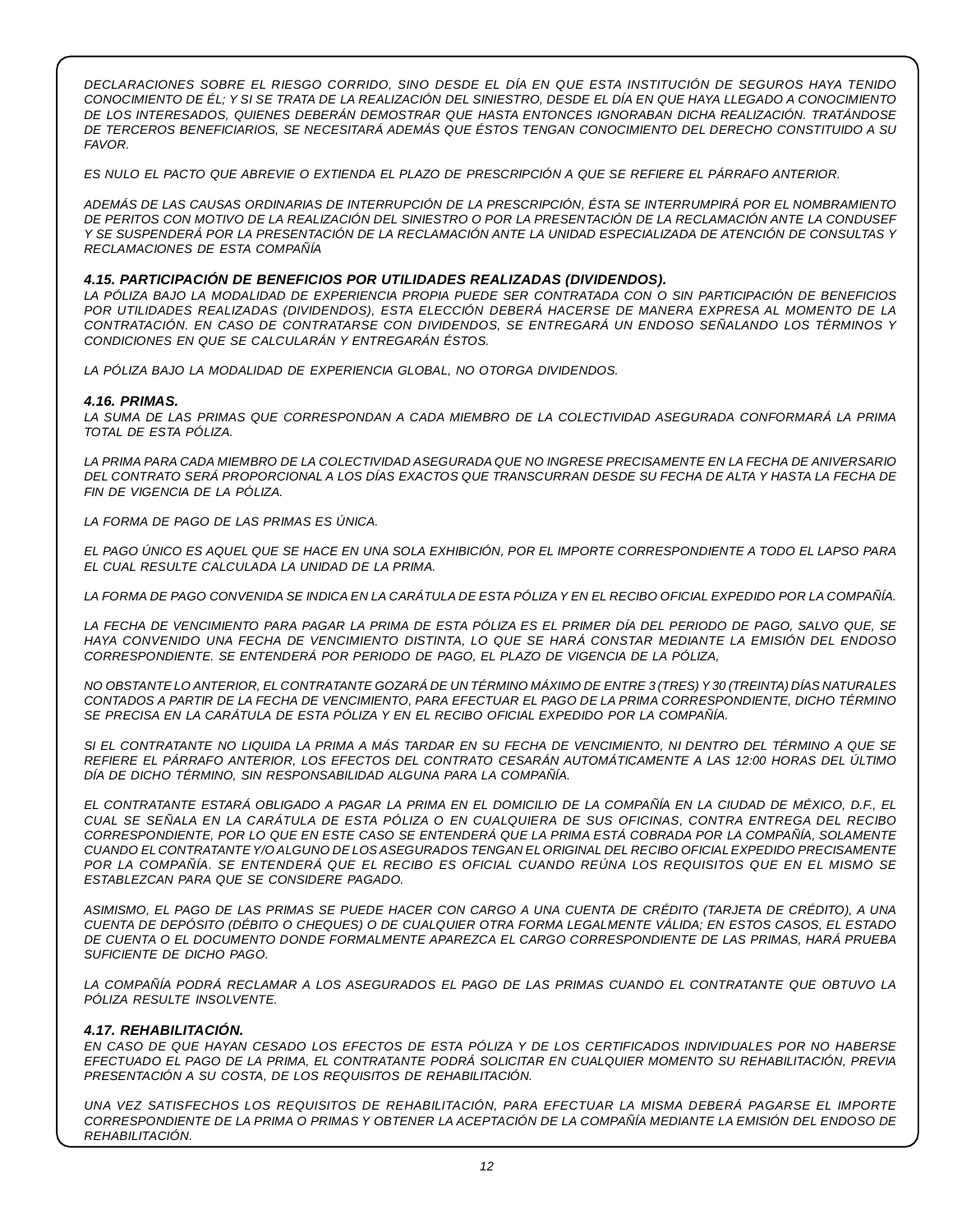*ESTA PÓLIZA Y LOS CERTIFICADOS INDIVIDUALES, SE CONSIDERARÁN REHABILITADOS UNA VEZ QUE SE HAYAN CUMPLIDO LOS REQUISITOS DE REHABILITACIÓN, SE HAYA PAGADO LA PRIMA CORRESPONDIENTE Y LA COMPAÑÍA LE DÉ A CONOCER AL CONTRATANTE LA ACEPTACIÓN DE LA REHABILITACIÓN MEDIANTE LA EMISIÓN DEL ENDOSO ANTES REFERIDO.*

## *4.18. OTROS SEGUROS.*

SI LAS COBERTURAS OTORGADAS EN ESTA PÓLIZA ESTUVIESEN AMPARADAS EN TODO O EN PARTE POR OTROS SEGUROS. EN *ESTA U OTRAS COMPAÑÍAS, EN CASO DE RECLAMACIÓN, LAS INDEMNIZACIONES PAGADERAS POR TODAS LAS PÓLIZAS NO EXCEDERÁN A LOS GASTOS REALES INCURRIDOS. CUANDO HAYA SIDO INDEMNIZADA PARTE DE UNA RECLAMACIÓN POR OTRA ASEGURADORA, EL ASEGURADO Y/O LOS RECLAMANTES DEBERÁ(N) PRESENTAR A ESTA COMPAÑÍA FOTOCOPIA DE LOS PAGOS, COMPROBANTES Y FINIQUITOS QUE HAYAN SIDO ELABORADOS POR LA(S) OTRA(S) ASEGURADORA(S). ESTA CLÁUSULA NO ES APLICABLE A LAS COBERTURAS DE MUERTE ACCIDENTAL Y DE PÉRDIDAS ORGÁNICAS POR ACCIDENTE.*

## *4.19. INDEMNIZACIÓN POR MORA.*

*SI LA COMPAÑÍA NO CUMPLE CON LAS OBLIGACIONES ASUMIDAS EN ESTE CONTRATO DE SEGURO AL HACERSE EXIGIBLES* LEGALMENTE, DEBERÁ PAGAR AL ACREEDOR UNA INDEMNIZACIÓN POR MORA DE ACUERDO A LO ESTABLECIDO EN EL ARTICULO 135 BIS DE LA LEY GENERAL DE INSTITUCIONES Y SOCIEDADES MUTUALISTAS DE SEGUROS, MISMO QUE SE TRANSCRIBE EN EL *GLOSARIO DE ARTÍCULOS DE ESTAS CONDICIONES GENERALES.*

#### *4.20. TERMINACIÓN DE OBLIGACIONES EN CASO DE QUE NO SE RENUEVE LA PÓLIZA.*

*LA VIGENCIA DE LA COBERTURA TERMINARÁ RESPECTO A CADA ASEGURADO AUTOMÁTICAMENTE CON EL AGOTAMIENTO DE LA SUMA ASEGURADA DE ESTA COBERTURA VIGENTE A LA FECHA DE EFECTUAR EL PRIMER GASTO DEL PADECIMIENTO CORRESPONDIENTE Y CON LA APLICACIÓN DE DICHA CANTIDAD A CADA ACCIDENTE CUBIERTO.*

EN CASO DE TERMINACIÓN O CANCELACIÓN DEL SEGURO, LA COMPAÑÍA CUBRIRÁ LOS GASTOS QUE SE HAYAN EROGADO POR *CADA ACCIDENTE CUBIERTO MIENTRAS EL CONTRATO SE ENCUENTRE EN VIGOR, HASTA EL AGOTAMIENTO DE LA SUMAASEGURADA O TRANSCURRIDOS 5 (CINCO) DÍAS NATURALES POSTERIORES A LA CANCELACIÓN DEL MISMO, LO QUE OCURRA PRIMERO.*

# *4.21. REVELACIÓN DE COMISIONES.*

DURANTE LA VIGENCIA DE LA PÓLIZA. EL CONTRATANTE PODRÁ SOLICITAR POR ESCRITO A LA INSTITUCIÓN LE INFORME EL *PORCENTAJE DE LA PRIMA QUE, POR CONCEPTO DE COMISIÓN O COMPENSACIÓN DIRECTA, CORRESPONDA AL INTERMEDIARIO O PERSONA MORAL POR SU INTERVENCIÓN EN LA CELEBRACIÓN DE ESTE CONTRATO. LA INSTITUCIÓN PROPORCIONARÁ DICHA* INFORMACIÓN, POR ESCRITO O POR MEDIOS ELECTRÓNICOS, EN UN PLAZO QUE NO EXCEDERÁ DE DIEZ DÍAS HÁBILES POSTERIORES *A LA FECHA DE RECEPCIÓN DE LA SOLICITUD.*

#### *«LE RECORDAMOS QUE EL AVISO DE PRIVACIDAD DE LA COMPAÑÍA ESTÁ A SU DISPOSICIÓN EN [WWW.INBURSA.COM](http://www.INBURSA.COM)»*

# *GLOSARIO DE ARTÍCULOS.*

#### *LEY SOBRE EL CONTRATO DE SEGURO.*

ARTÍCULO 8.- EL PROPONENTE ESTARÁ OBLIGADO A DECLARAR POR ESCRITO A LA EMPRESA ASEGURADORA. DE ACUERDO CON *EL CUESTIONARIO RELATIVO, TODOS LOS HECHOS IMPORTANTES PARA LA APRECIACIÓN DEL RIESGO QUE PUEDAN INFLUIR EN LAS CONDICIONES CONVENIDAS, TALES COMO LOS CONOZCA O DEBA CONOCER EN EL MOMENTO DE LA CELEBRACIÓN DEL CONTRATO.*

*ARTÍCULO 9.- SI EL CONTRATO SE CELEBRA POR UN REPRESENTANTE DEL ASEGURADO, DEBERÁN DECLARARSE TODOS LOS HECHOS IMPORTANTES QUE SEAN O DEBAN SER CONOCIDOS DEL REPRESENTANTE Y DEL REPRESENTADO.*

ARTÍCULO 10.- CUANDO SE PROPONGA UN SEGURO POR CUENTA DE OTRO. EL PROPONENTE DEBERÁ DECLARAR TODOS LOS *HECHOS IMPORTANTES QUE SEAN O DEBAN SER CONOCIDOS DEL TERCERO ASEGURADO O DE SU INTERMEDIARIO.*

ARTÍCULO 25.- SI EL CONTENIDO DE LA PÓLIZA O SUS MODIFICACIONES NO CONCORDAREN CON LA OFERTA, EL ASEGURADO PODRÁ PEDIR LA RECTIFICACIÓN CORRESPONDIENTE DENTRO DE LOS TREINTA DÍAS QUE SIGAN AL DÍA EN QUE RECIBA LA PÓLIZA. *TRANSCURRIDO ESTE PLAZO SE CONSIDERARÁN ACEPTADAS LAS ESTIPULACIONES DE LA PÓLIZA O DE SUS MODIFICACIONES.*

ARTÍCULO 47.- CUALQUIERA OMISIÓN O INEXACTA DECLARACIÓN DE LOS HECHOS A QUE SE REFIEREN LOS ARTÍCULOS 80, 90 Y 10 *DE LA PRESENTE LEY, FACULTARÁ A LA EMPRESA ASEGURADORA PARA CONSIDERAR RESCINDIDO DE PLENO DERECHO EL CONTRATO, AUNQUE NO HAYA INFLUIDO EN LA REALIZACIÓN DEL SINIESTRO.*

*ARTÍCULO 52.- EL ASEGURADO DEBERÁ COMUNICAR A LA EMPRESA ASEGURADORA LAS AGRAVACIONES ESENCIALES QUE TENGA* EL RIESGO DURANTE EL CURSO DEL SEGURO, DENTRO DE LAS VEINTICUATRO HORAS SIGUIENTES AL MOMENTO EN QUE LAS CONOZCA. SI EL ASEGURADO OMITIERE EL AVISO O SI ÉL PROVOCA UNA LA AGRAVACIÓN ESENCIAL DEL RIESGO, CESARÁN DE *PLENO DERECHO LAS OBLIGACIONES DE LA EMPRESA EN LO SUCESIVO.*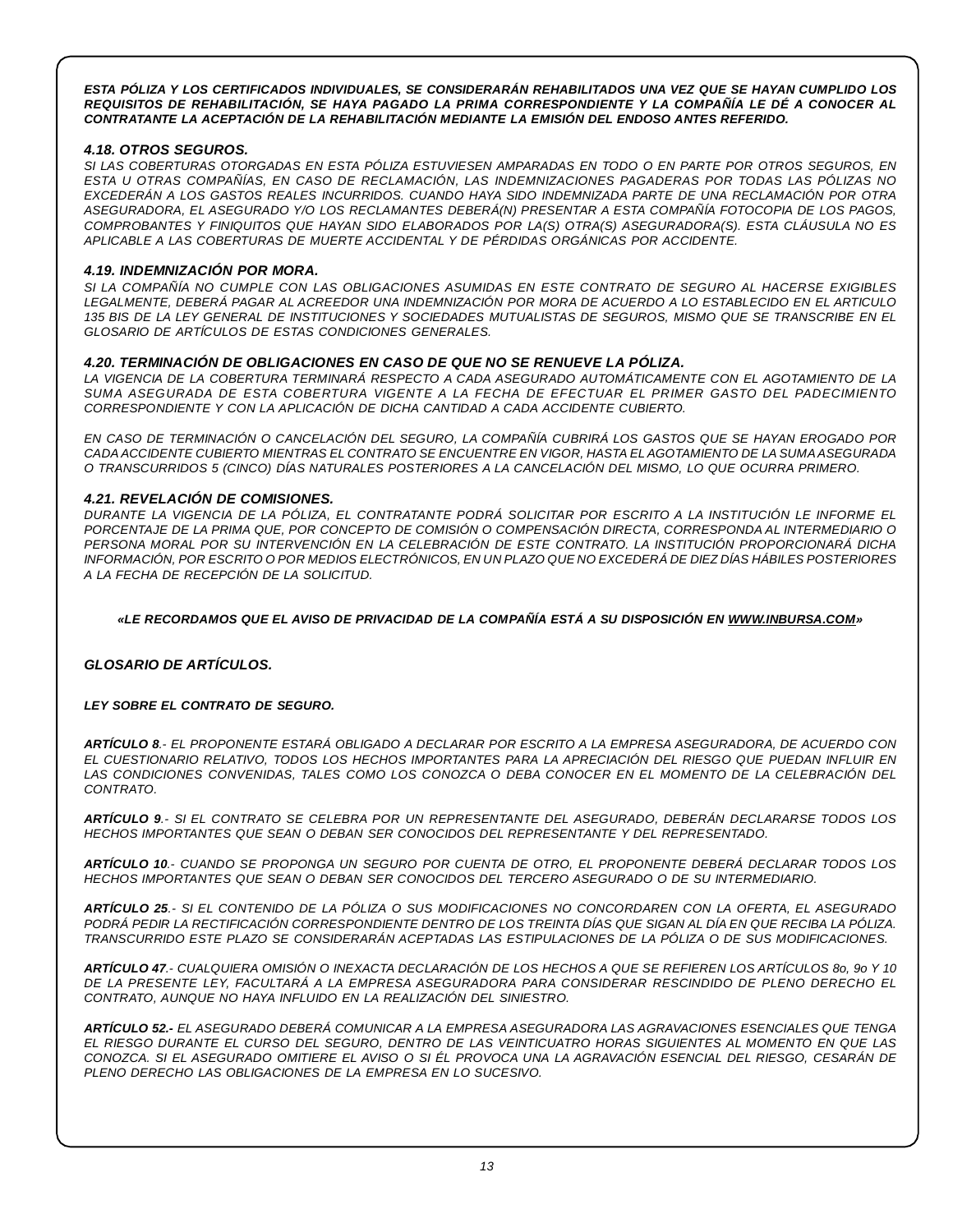#### *LEY GENERAL DE INSTITUCIONES Y SOCIEDADES MUTUALISTAS DE SEGUROS.*

*ARTÍCULO 36.- LAS INSTITUCIONES DE SEGUROS AL REALIZAR SU ACTIVIDAD DEBERÁN OBSERVAR LOS SIGUIENTES PRINCIPIOS: I.- OFRECER Y CELEBRAR CONTRATOS EN RELACIÓN A LAS OPERACIONES AUTORIZADAS, EN TÉRMINOS DE LAS DISPOSICIONES* LEGALES APLICABLES Y CONFORME A LOS SANOS USOS Y COSTUMBRES EN MATERIA DE SEGUROS CON EL PROPÓSITO DE LOGRAR *UNA ADECUADA SELECCIÓN DE LOS RIESGOS QUE SE ASUMAN;*

II.- DETERMINAR SOBRE BASES TÉCNICAS, LAS PRIMAS NETAS DE RIESGO A FIN DE GARANTIZAR CON UN ELEVADO GRADO DE *CERTIDUMBRE, EL CUMPLIMIENTO DE LAS OBLIGACIONES QUE AL EFECTO CONTRAIGAN CON LOS ASEGURADOS;*

*III.- PREVER QUE LAS ESTIPULACIONES CONTENIDAS EN LA DOCUMENTACIÓN CONTRACTUAL CORRESPONDIENTE A LAS DIVERSAS* OPERACIONES DE SEGURO ASÍ COMO EN LA DETERMINACIÓN DEL IMPORTE DE LAS PRIMAS Y EXTRAPRIMAS, SU DEVOLUCIÓN Y PAGO DE DIVIDENDOS O BONIFICACIONES, EN CASO DE QUE SE CONTRATE ESE BENEFICIO, NO DEN LUGAR A LA DISMINUCIÓN DE *LA PRIMA NETA DEL RIESGO, Y*

IV.- INDICAR DE MANERA CLARA Y PRECISA, EN LA DOCUMENTACIÓN CONTRACTUAL DE LAS OPERACIONES DE SEGUROS Y LA *RELACIONADA CON ÉSTAS, EL ALCANCE, TÉRMINOS, CONDICIONES, EXCLUSIONES, LIMITANTES, FRANQUICIAS O DEDUCIBLES Y* CUALQUIER OTRA MODALIDAD QUE SE ESTABLEZCA EN LAS COBERTURAS O PLANES QUE OFREZCA LA INSTITUCIÓN DE SEGUROS *ASÍ COMO LOS DERECHOS Y OBLIGACIONES DE LOS CONTRATANTES, ASEGURADOS O BENEFICIARIOS. DE IGUAL MANERA, SE DEBERÁ PROCURAR CLARIDAD Y PRECISIÓN EN LA COMUNICACIÓN INDIVIDUAL O COLECTIVA QUE POR CUALQUIER MEDIO REALICEN*

*LAS INSTITUCIONES DE SEGUROS CON SUS ASEGURADOS, CONTRATANTES Y BENEFICIARIOS O CON EL PÚBLICO EN GENERAL.* V. EN EL CASO DE LAS INSTITUCIONES DE SEGUROS QUE OPERAN EL RAMO DE SALUD, DEBERÁN CONTAR CON UN CONTRALOR MÉDICO NOMBRADO POR EL CONSEJO DE ADMINISTRACIÓN Y RATIFICADO POR LA SECRETARÍA DE SALUD DE ACUERDO A LOS *CRITERIOS QUE EMITA DICHA SECRETARÍA EN DONDE SE TOMARÁN EN CUENTA, ENTRE OTROS REQUISITOS, LA EXPERIENCIA Y CONOCIMIENTOS MÉDICOS, NO TENER PARENTESCO POR CONSANGUINIDAD HASTA EL SEGUNDO GRADO, O AFINIDAD, CON EL* DIRECTOR GENERAL DE LA INSTITUCIÓN, Y NO ENCONTRARSE EN NINGUNO DE LOS SUPUESTOS A QUE SE REFIEREN LOS INCISOS B), C), D), E), F), G) Y H) DEL NUMERAL 3 DE LA FRACCIÓN VII BIS, DEL ARTÍCULO 29 DE ESTA LEY.

*EL CONTRALOR MÉDICO DEBERÁ, ENTRE OTRAS ACTIVIDADES, SUPERVISAR EL CUMPLIMIENTO DEL PROGRAMA DE UTILIZACIÓN* DE LOS SERVICIOS MÉDICOS DE LA INSTITUCIÓN, EL FUNCIONAMIENTO DE LA RED DE SERVICIOS MÉDICOS DE LA INSTITUCIÓN A *FIN DE QUE SU COBERTURA SEA APROPIADA, EL CUMPLIMIENTO DE LAS NORMAS OFICIALES MEXICANAS APLICABLES DERIVADAS* DE LA LEY GENERAL DE SALUD Y EL SEGUIMIENTO A LAS RECLAMACIONES PRESENTADAS EN CONTRA DE LA INSTITUCIÓN, EN LOS *TÉRMINOS QUE ESTABLEZCA LA SECRETARÍA DE HACIENDA Y CRÉDITO PÚBLICO, MEDIANTE DISPOSICIONES DE CARÁCTER GENERAL, OYENDO LA OPINIÓN DE LA SECRETARÍA DE SALUD.*

*EL CONTRALOR MÉDICO DEBERÁ INFORMAR CUATRIMESTRALMENTE DE LAS OBLIGACIONES A SU CARGO, A LA COMISIÓN NACIONAL DE SEGUROS Y FIANZAS Y A LA SECRETARÍA DE SALUD, Y*

*VI. EN EL CASO DE LAS INSTITUCIONES DE SEGUROS QUE OPEREN EL RAMO DE SALUD, DEBERÁN:*

*A) MANTENER LOS SERVICIOS MÉDICOS Y HOSPITALARIOS OFRECIDOS, DE TAL MANERA QUE LA INFRAESTRUCTURA SEA SUFICIENTE PARA SATISFACER DIRECTA O INDIRECTAMENTE LOS CONTRATOS SUSCRITOS.*

B) INFORMAR A LOS ASEGURADOS POR ESCRITO DENTRO DE LOS QUINCE DÍAS HÁBILES SIGUIENTES DE LOS CAMBIOS EN LA RED *DE INFRAESTRUCTURA HOSPITALARIA.*

C) OFRECER PLANES DONDE EL BENEFICIARIO PUEDA ELEGIR MÉDICOS DISTINTOS A LA RED DE LA INSTITUCIÓN, MEDIANTE EL PAGO DE LA CANTIDAD DIFERENCIAL QUE RESULTE ENTRE EL TABULADOR RESPECTIVO DE LA INSTITUCIÓN Y EL COSTO DE SERVICIO *QUE LE PRESTE EL MÉDICO, CONFORME A LO PACTADO.*

ARTÍCULO 36-A.- PARA LOS EFECTOS DE LO DISPUESTO EN LA FRACCIÓN II DEL ARTÍCULO 36 DE ESTA LEY, LAS INSTITUCIONES DE SEGUROS DEBERÁN SUSTENTAR CADA UNA DE SUS COBERTURAS, PLANES Y LAS PRIMAS NETAS DE RIESGO QUE CORRESPONDAN, EN UNA NOTA TÉCNICA EN LA QUE SE EXPRESE DE ACUERDO A LA OPERACIÓN O RAMO DE QUE SE TRATE, LO SIGUIENTE:

*A) LAS TARIFAS DE PRIMAS Y EXTRAPRIMAS;*

*B) LA JUSTIFICACIÓN TÉCNICA DE LA SUFICIENCIA DE LA PRIMA Y, EN SU CASO, DE LAS EXTRAPRIMAS;*

*C) LAS BASES PARA EL CÁLCULO DE RESERVAS;*

*D) LOS DEDUCIBLES, FRANQUICIAS O CUALQUIER OTRO TIPO DE MODALIDAD QUE, EN SU CASO, SE ESTABLEZCAN;*

*E) EL PORCENTAJE DE UTILIDAD A REPARTIR ENTRE LOS ASEGURADOS, EN SU CASO;*

*F) LOS DIVIDENDOS Y BONIFICACIONES QUE CORRESPONDAN A CADA ASEGURADO, EN LOS CASOS QUE PROCEDAN;*

*G) LOS PROCEDIMIENTOS PARA CALCULAR LAS TABLAS DE VALORES GARANTIZADOS, EN LOS CASOS EN QUE PROCEDAN; H) LOS RECARGOS POR COSTOS DE ADQUISICIÓN Y ADMINISTRACIÓN QUE SE PRETENDAN COBRAR; E*

*I) CUALQUIER OTRO ELEMENTO TÉCNICO QUE SEA NECESARIO PARA LA ADECUADA INSTRUMENTACIÓN DE LA OPERACIÓN DE QUE SE TRATE.*

*LAS INSTITUCIONES DE SEGUROS SÓLO PODRÁN OFRECER AL PÚBLICO LOS SERVICIOS RELACIONADOS CON LAS OPERACIONES* QUE ESTA LEY LES AUTORIZA, PREVIO EL REGISTRO DE LAS NOTAS TÉCNICAS QUE AL EFECTO LLEVE LA COMISIÓN NACIONAL DE *SEGUROS Y FIANZAS, DE CONFORMIDAD CON LO QUE ESTABLECE EL ARTÍCULO 36-D DE ESTA LEY.*

LAS INSTITUCIONES QUE REALICEN OPERACIONES SIN FUNDAMENTO EN LA NOTA TÉCNICA A QUE SE REFIERE ESTE ARTÍCULO, OMITAN SU REGISTRO O DESARROLLEN LAS OPERACIONES EN TÉRMINOS DISTINTOS A LOS QUE SE CONSIDEREN EN LA MISMA. *SERÁN SANCIONADAS EN LOS TÉRMINOS DE ESTA LEY.*

*CUANDO UNA INSTITUCIÓN DE SEGUROS OTORGUE UNA COBERTURA, EN CONTRAVENCIÓN A ESTE ARTÍCULO, QUE DÉ LUGAR AL* COBRO DE UNA PRIMA O EXTRAPRIMA INFERIOR A LA QUE DEBERÍA CUBRIRSE PARA RIESGOS DE LA MISMA CLASE, QUE LA INSTITUCIÓN OPERE, LA COMISIÓN NACIONAL DE SEGUROS Y FIANZAS LE CONCEDERÁ UN PLAZO DE DIEZ DÍAS A PARTIR DE LA FECHA DE NOTIFICACIÓN PARA QUE EXPONGA LO QUE A SU DERECHO CONVENGA. SI DICHA COMISIÓN DETERMINA QUE HA QUEDADO COMPROBADA LA FALTA, LE ORDENARÁ A LA EMPRESA QUE DENTRO DEL TÉRMINO QUE SEÑALE, NO MAYOR DE TREINTA DÍAS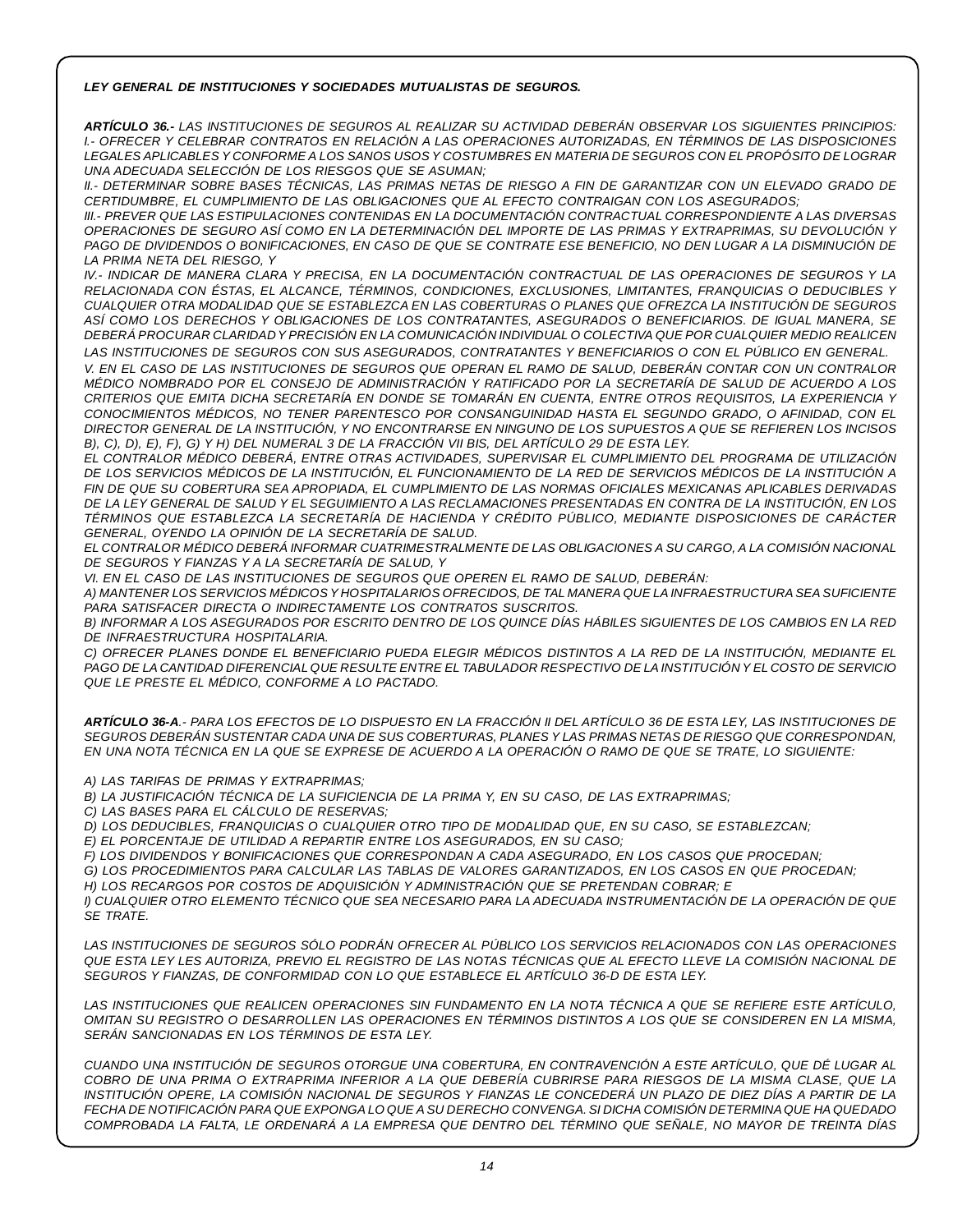NATURALES, CORRIJA EL DOCUMENTO DE QUE SE TRATE MANTENIENDO LA VIGENCIA DE LA PÓLIZA HASTA SU TERMINACIÓN A SU *COSTA NO PUDIENDO, EN SU CASO, RENOVARSE LA PÓLIZA EN LAS MISMAS CONDICIONES.*

EN LAS COBERTURAS DE VIDA O DE ACCIDENTES Y ENFERMEDADES EN QUE UNA INSTITUCIÓN DE SEGUROS COBRE UNA PRIMA O EXTRAPRIMA SUPERIOR A LA QUE DEBERÍA CUBRIRSE PARA LOS RIESGOS DE LA MISMA CLASE QUE LA PROPIA INSTITUCIÓN *OPERE, LA COMISIÓN NACIONAL DE SEGUROS Y FIANZAS, AJUSTÁNDOSE AL PROCEDIMIENTO CITADO EN EL PÁRRAFO ANTERIOR, SI DETERMINA QUE HA QUEDADO COMPROBADA LA FALTA, LO COMUNICARÁ AL CONTRATANTE, ASEGURADO O BENEFICIARIO O A* SUS CAUSAHABIENTES PARA QUE EN UN PLAZO DE DIEZ DÍAS A PARTIR DE LA FECHA DE NOTIFICACIÓN. DETERMINE SI SE LE DEVUELVE EL EXCESO COBRADO Y SU RENDIMIENTO O SE AUMENTA LA SUMA ASEGURADA. EN CASO DE QUE NO RESUELVA NADA EN EL REFERIDO PLAZO, LA COMISIÓN ORDENARÁ A LA INSTITUCIÓN LA DEVOLUCIÓN DEL EXCESO COBRADO Y SU RENDIMIENTO. *TRATÁNDOSE DE COBERTURAS DE DAÑOS, LA COMISIÓN DARÁ VISTA AL INTERESADO PREVIAMENTE Y ORDENARÁ A LA INSTITUCIÓN QUE DEVUELVA EL EXCESO COBRADO Y SU RENDIMIENTO.*

ARTÍCULO 36-B.- LOS CONTRATOS DE SEGUROS EN QUE SE FORMALICEN LAS OPERACIONES DE SEGUROS QUE SE OFREZCAN AL *PÚBLICO EN GENERAL COMO CONTRATOS DE ADHESIÓN, ENTENDIDOS COMO TALES AQUELLOS ELABORADOS UNILATERALMENTE* EN FORMATOS. POR UNA INSTITUCIÓN DE SEGUROS Y EN LOS QUE SE ESTABLEZCAN LOS TÉRMINOS Y CONDICIONES APLICABLES A LA CONTRATACIÓN DE UN SEGURO ASÍ COMO LOS MODELOS DE CLÁUSULAS ELABORADOS PARA SER INCORPORADOS MEDIANTE *ENDOSOS ADICIONALES A ESOS CONTRATOS, DEBERÁN SER REGISTRADOS ANTE LA COMISIÓN NACIONAL DE SEGUROS Y FIANZAS EN LOS TÉRMINOS PREVISTOS EN EL ARTÍCULO 36-D DE ESTA LEY.*

*LOS REFERIDOS CONTRATOS DE ADHESIÓN DEBERÁN SER ESCRITOS EN IDIOMA ESPAÑOL Y CON CARACTERES LEGIBLES A SIMPLE VISTA PARA UNA PERSONA DE VISIÓN NORMAL.*

*LA CITADA COMISIÓN REGISTRARÁ LOS CONTRATOS SEÑALADOS Y, EN SU CASO, LOS MODELOS DE CLÁUSULAS ADICIONALES INDEPENDIENTES QUE CUMPLAN LOS MISMOS REQUISITOS, PREVIO DICTAMEN DE QUE LOS MISMOS NO CONTIENEN* ESTIPULACIONES QUE SE OPONGAN A LO DISPUESTO POR LAS DISPOSICIONES LEGALES QUE LES SEAN APLICABLES Y QUE NO *ESTABLECEN OBLIGACIONES O CONDICIONES INEQUITATIVAS O LESIVAS PARA CONTRATANTES, ASEGURADOS O BENEFICIARIOS DE LOS SEGUROS Y OTRAS OPERACIONES A QUE SE REFIERAN.*

*EL CONTRATO O CLÁUSULA INCORPORADA AL MISMO, CELEBRADO POR UNA INSTITUCIÓN DE SEGUROS SIN CONTAR CON EL* REGISTRO DE LA COMISIÓN NACIONAL DE SEGUROS Y FIANZAS A QUE SE REFIEREN EL PRESENTE ARTÍCULO, ASÍ COMO EL ARTÍCULO 36-D DE ESTA LEY. ES ANULABLE. PERO LA ACCIÓN SÓLO PODRÁ SER EJERCIDA POR EL CONTRATANTE. ASEGURADO O BENEFICIARIO *O POR SUS CAUSAHABIENTES, CONTRA LA INSTITUCIÓN DE SEGUROS Y NUNCA POR ÉSTA CONTRA AQUÉLLOS.*

*ARTÍCULO 36-C.- LOS CONTRATOS DE SEGURO EN GENERAL DEBERÁN CONTENER LAS INDICACIONES QUE ADMINISTRATIVAMENTE FIJE LA COMISIÓN NACIONAL DE SEGUROS Y FIANZAS EN PROTECCIÓN DE LOS INTERESES DE LOS CONTRATANTES, ASEGURADOS* O BENEFICIARIOS. CON EL MISMO FIN, LA CITADA COMISIÓN PODRÁ ESTABLECER CLÁUSULAS TIPO DE USO OBLIGATORIO PARA *LAS DIVERSAS ESPECIES DE CONTRATOS DE SEGURO.*

ARTÍCULO 36-D.- LAS INSTITUCIONES DE SEGUROS SÓLO PODRÁN OFRECER AL PÚBLICO LAS OPERACIONES Y SERVICIOS QUE ESTA LEY LES AUTORIZA, PREVIO REGISTRO ANTE LA COMISIÓN NACIONAL DE SEGUROS Y FIANZAS DE SUS PRODUCTOS. LOS *REQUISITOS PARA OBTENER EL REFERIDO REGISTRO SERÁN ESTABLECIDOS POR LA COMISIÓN NACIONAL DE SEGUROS Y FIANZAS MEDIANTE DISPOSICIONES DE CARÁCTER GENERAL, LAS CUALES OBSERVARÁN LOS SIGUIENTES PRINCIPIOS GENERALES:*

*I.- TRATÁNDOSE DE PRODUCTOS DE SEGUROS QUE SE OFREZCAN AL PÚBLICO COMO CONTRATOS DE ADHESIÓN:*

A) LAS INSTITUCIONES DEBERÁN PRESENTAR ANTE LA COMISIÓN NACIONAL DE SEGUROS Y FIANZAS, DE MANERA CONJUNTA, LA NOTA TÉCNICA A QUE SE REFIERE EL ARTÍCULO 36-A, ASÍ COMO LA DOCUMENTACIÓN CONTRACTUAL A QUE SE REFIERE EL ARTÍCULO *36-B DE ESTA LEY, CORRESPONDIENTES A CADA UNO DE LOS PRODUCTOS;*

B) LA NOTA TÉCNICA DEL PRODUCTO DEBERÁ SER ELABORADA EN TÉRMINOS DE LO PREVISTO EN LOS ARTÍCULOS 36 Y 36-A DE ESTA LEY Y CON APEGO A LOS ESTÁNDARES DE PRÁCTICA ACTUARIAL QUE AL EFECTO SEÑALE LA COMISIÓN NACIONAL DE SEGUROS Y FIANZAS, MEDIANTE LAS DISPOSICIONES GENERALES A QUE SE REFIERE ESTE ARTÍCULO. LAS NOTAS TÉCNICAS DEBERÁN SER *ELABORADAS Y FIRMADAS POR UN ACTUARIO CON CÉDULA PROFESIONAL QUE ADEMÁS CUENTE CON LA CERTIFICACIÓN VIGENTE* EMITIDA PARA ESTE PROPÓSITO POR EL COLEGIO PROFESIONAL DE LA ESPECIALIDAD O ACREDITE ANTE LA COMISIÓN NACIONAL *DE SEGUROS Y FIANZAS QUE TIENE LOS CONOCIMIENTOS REQUERIDOS PARA ESTE EFECTO;*

*C) LA DOCUMENTACIÓN CONTRACTUAL DEL PRODUCTO DEBERÁ ACOMPAÑARSE DE UN DICTAMEN JURÍDICO QUE CERTIFIQUE SU* APEGO A LO PREVISTO EN LOS ARTÍCULOS 36 Y 36-B DE ESTA LEY Y DEMÁS DISPOSICIONES APLICABLES. LA COMISIÓN NACIONAL DE SEGUROS Y FIANZAS, EN LAS DISPOSICIONES GENERALES A QUE SE REFIERE EL PRESENTE ARTÍCULO, ESTABLECERÁ LOS *REQUISITOS QUE DEBERÁN CUMPLIR QUIENES SUSCRIBAN DICHO DICTAMEN, Y*

D) LA SOLICITUD DE REGISTRO DEL PRODUCTO DE QUE SE TRATE, DEBERÁ ACOMPAÑARSE DE UN ANÁLISIS DE CONGRUENCIA *ENTRE LA NOTA TÉCNICA Y LA DOCUMENTACIÓN CONTRACTUAL, EL CUAL DEBERÁ SER SUSCRITO TANTO POR EL ACTUARIO ENCARGADO DE LA ELABORACIÓN DE LA NOTA TÉCNICA, COMO POR UN ABOGADO DE LA INSTITUCIÓN;*

*II.- TRATÁNDOSE DE PRODUCTOS DE SEGUROS DISTINTOS A LOS SEÑALADOS EN LA FRACCIÓN ANTERIOR:*

A) LAS INSTITUCIONES DEBERÁN PRESENTAR ANTE LA COMISIÓN NACIONAL DE SEGUROS Y FIANZAS, DE MANERA CONJUNTA, LA *NOTA TÉCNICA A QUE SE REFIERE EL ARTÍCULO 36-A, ASÍ COMO EL PROYECTO DE LA DOCUMENTACIÓN CONTRACTUAL CORRESPONDIENTE AL PRODUCTO. EN EL CASO DE QUE AL CELEBRARSE EL CONTRATO SE MODIFIQUE DICHO PROYECTO, LA*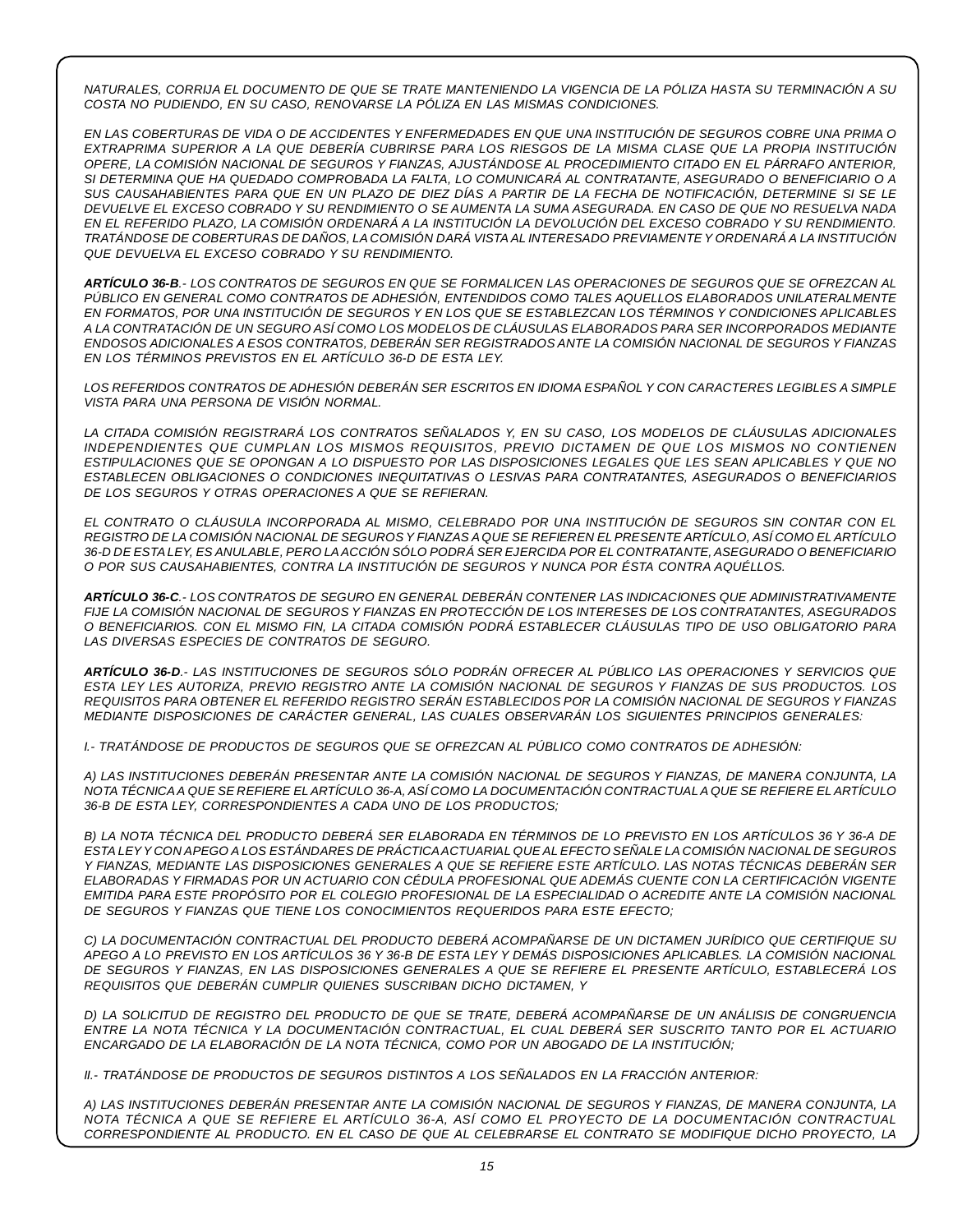*DOCUMENTACIÓN CONTRACTUALDEFINITIVA DEBERÁ SER REMITIDAA LA COMISIÓN DENTRO DE LOS DIEZ DÍAS HÁBILES SIGUIENTES* A SU CELEBRACIÓN, INICIANDO CON ELLO NUEVAMENTE EL PLAZO PREVISTO EN ESTE ARTÍCULO PARA QUE LA COMISIÓN PUEDA *EJERCER LA FACULTAD DE SUSPENDER EL REGISTRO DEL PRODUCTO PARA SUBSECUENTES CONTRATACIONES;*

B) LA NOTA TÉCNICA DEL PRODUCTO DEBERÁ SER ELABORADA EN TÉRMINOS PREVISTOS EN EL INCISO B) DE LA FRACCIÓN I DEL *PRESENTE ARTÍCULO, Y*

C) LA SOLICITUD DE REGISTRO DEL PRODUCTO DE QUE SE TRATE. DEBERÁ ACOMPAÑARSE DE UN ANÁLISIS DE CONGRUENCIA ENTRE LA NOTA TÉCNICA Y EL PROYECTO DE DOCUMENTACIÓN CONTRACTUAL, EL CUAL DEBERÁ SER SUSCRITO TANTO POR EL *ACTUARIO ENCARGADO DE LA ELABORACIÓN DE LA NOTA TÉCNICA, COMO POR UN ABOGADO DE LA INSTITUCIÓN.*

LOS PRODUCTOS QUEDARÁN INSCRITOS EN EL REGISTRO A PARTIR DEL DÍA EN QUE SE PRESENTEN A LA COMISIÓN NACIONAL DE *SEGUROS Y FIANZAS CUMPLIENDO CON LOS REQUISITOS ESTABLECIDOS EN EL PRESENTE ARTÍCULO, Y LA INSTITUCIÓN DE INMEDIATO PODRÁ OFRECER AL PÚBLICO LOS SERVICIOS PREVISTOS EN EL MISMO.*

EL REGISTRO DEL PRODUCTO NO PREJUZGA EN NINGÚN MOMENTO SOBRE LA VERACIDAD DE LOS SUPUESTOS EN QUE SE BASE *LA NOTA TÉCNICA NI LA VIABILIDAD DE SUS RESULTADOS;*

SI LA NOTA TÉCNICA O LA DOCUMENTACIÓN CONTRACTUAL DE LOS PRODUCTOS DE SEGUROS REGISTRADOS NO SE APEGA A LO DISPUESTO EN LOS ARTÍCULOS 36, 36-A Y 36-B DE ESTA LEY, ASÍ COMO A LAS DISPOSICIONES DE CARÁCTER GENERAL A LAS QUE SE REFIERE ESTE ARTÍCULO. LA COMISIÓN EN UN PLAZO QUE NO EXCEDERÁ DE 30 DÍAS HÁBILES A PARTIR DE AQUÉL EN QUE LE FUE PRESENTADA, SUSPENDERÁ EL REGISTRO DEL PRODUCTO. EN ESTE CASO, LA INSTITUCIÓN DEJARÁ DE OFRECER Y CONTRATAR *LA OPERACIÓN CORRESPONDIENTE HASTA EN TANTO INTEGRE LA NOTA TÉCNICA O LA DOCUMENTACIÓN CONTRACTUAL CONFORME* A LO DISPUESTO EN ESTE ARTÍCULO. SI LA INSTITUCIÓN NO PRESENTA TODOS LOS ELEMENTOS DENTRO DE UN TÉRMINO DE 60 DÍAS HÁBILES A PARTIR DE AQUÉL EN QUE SE LE HAYA COMUNICADO LA SUSPENSIÓN DEL REGISTRO, EL MISMO QUEDARÁ *REVOCADO.*

LAS OPERACIONES QUE LA INSTITUCIÓN HAYA REALIZADO DESDE LA FECHA DE REGISTRO HASTA LA DE SUSPENSIÓN DEL MISMO, O DESPUÉS DE ÉSTE, DEBERÁN AJUSTARSE A COSTA DE LA INSTITUCIÓN, A LOS TÉRMINOS CORRESPONDIENTES DE LA NOTA *TÉCNICA O DOCUMENTACIÓN CONTRACTUAL CUYO REGISTRO SE HAYA RESTABLECIDO Y SI LA INSTITUCIÓN NO LA PRESENTA Y OPERA LA REVOCACIÓN DEL REGISTRO, LA COMISIÓN NACIONAL DE SEGUROS Y FIANZAS ORDENARÁ LAS CORRECCIONES QUE* CONFORME A LO DISPUESTO EN LA FRACCIÓN I DEL ARTÍCULO 36 DE ESTA LEY PROCEDAN. ELLO CON INDEPENDENCIA DE LAS *SANCIONES QUE CONFORME A LA PRESENTE LEY CORRESPONDAN.*

*CUANDO LAS OPERACIONES QUE REALICEN LAS INSTITUCIONES DE SEGUROS, OBTENGAN RESULTADOS QUE NO SE APEGUEN* RAZONABLEMENTE A LO PREVISTO EN LA NOTA TÉCNICA CORRESPONDIENTE Y. POR ELLO, SE AFECTEN LOS INTERESES DE LOS *CONTRATANTES, ASEGURADOS O BENEFICIARIOS ASÍ COMO LA SOLVENCIA Y LIQUIDEZ DE ESAS INSTITUCIONES, LA COMISIÓN* NACIONAL DE SEGUROS Y FIANZAS PODRÁ REVOCAR EL REGISTRO DE LA NOTA TÉCNICA Y. POR ENDE. DEL PRODUCTO DE QUE SE *TRATE.*

EN ESTE CASO, LA INSTITUCIÓN DEBERÁ ADECUAR LA NOTA TÉCNICA A LAS CONDICIONES QUE SE HAYAN PRESENTADO EN EL *MANEJO Y COMPORTAMIENTO DEL RIESGO CUBIERTO Y SOMETERLA NUEVAMENTE A REGISTRO. SI A JUICIO DE LA COMISIÓN* NACIONAL DE SEGUROS Y FIANZAS NO HUBIEREN SIDO SUBSANADAS LAS DEFICIENCIAS DE LA NOTA TÉCNICA, ORDENARÁ LAS *MODIFICACIONES O CORRECCIONES QUE PROCEDAN, PROHIBIENDO ENTRE TANTO SU UTILIZACIÓN.*

*LA COMISIÓN NACIONAL DE SEGUROS YFIANZAS EN LAS DISPOSICIONES GENERALES PREVISTAS EN ESTEARTÍCULO, DETERMINARÁ* LOS PRODUCTOS A QUE SE REFIERE FRACCIÓN II DE ESTE MISMO ARTÍCULO, QUE POR SU REDUCIDO IMPACTO POTENCIAL EN LA *SOLVENCIA DE LA INSTITUCIÓN, PUEDAN OFRECERSE AL PÚBLICO SIN OBTENER SU REGISTRO.*

*EL REGISTRO PREVISTO EN ESTA FRACCIÓN NO SERÁ APLICABLE A LOS PRODUCTOS QUE POR SU NATURALEZA TÉCNICA O CARACTERÍSTICAS ESPECIALES, IMPLIQUEN QUE LA INSTITUCIÓN DE SEGUROS ADOPTE LAS TARIFAS Y CONDICIONES DE ASEGURAMIENTO DE LOS REASEGURADORES.*

LA COMISIÓN NACIONAL DE SEGUROS Y FIANZAS, EN LAS DISPOSICIONES DE CARÁCTER GENERAL A QUE SE REFIERE EL PRESENTE *ARTÍCULO, ESTABLECERÁ EL PROCEDIMIENTO Y REQUISITOS PARA EL REGISTRO DE LOS SERVICIOS RELACIONADOS CON LOS PRODUCTOS DE SEGUROS QUE OFREZCAN LAS INSTITUCIONES.*

ARTÍCULO 135 BIS.- SI LA EMPRESA DE SEGUROS NO CUMPLE CON LAS OBLIGACIONES ASUMIDAS EN EL CONTRATO DE SEGURO *AL HACERSE EXIGIBLES LEGALMENTE, DEBERÁ PAGAR AL ACREEDOR UNA INDEMNIZACIÓN POR MORA DE ACUERDO CON LO SIGUIENTE:*

I.- LAS OBLIGACIONES EN MONEDA NACIONAL SE DENOMINARÁN EN UNIDADES DE INVERSIÓN, AL VALOR DE ÉSTAS EN LA FECHA DE SU EXIGIBILIDAD LEGAL Y SU PAGO SE HARÁ EN MONEDA NACIONAL AL VALOR QUE LAS UNIDADES DE INVERSIÓN TENGAN A LA FECHA EN QUE SE EFECTÚE EL MISMO. ADEMÁS, LA EMPRESA DE SEGUROS PAGARÁ UN INTERÉS MORATORIO SOBRE LA OBLIGACIÓN DENOMINADA EN UNIDADES DE INVERSIÓN CONFORME A LO DISPUESTO EN EL PÁRRAFO ANTERIOR, CUYA TASA SERÁ IGUAL AL RESULTADO DE MULTIPLICAR POR 1.25 EL COSTO DE CAPTACIÓN A PLAZO DE PASIVOS DENOMINADOS EN UNIDADES DE INVERSIÓN DE LAS INSTITUCIONES DE BANCA MÚLTIPLE DEL PAÍS, PUBLICADO POR EL BANCO DE MÉXICO EN EL DIARIO OFICIAL DE LA *FEDERACIÓN, CORRESPONDIENTE A CADA UNO DE LOS MESES EN QUE EXISTA MORA;*

*II.- CUANDO LA OBLIGACIÓN PRINCIPAL SE DENOMINE EN MONEDA EXTRANJERA, ADICIONALMENTE AL PAGO DE ESA OBLIGACIÓN,* LA EMPRESA DE SEGUROS ESTARÁ OBLIGADA A PAGAR UN INTERÉS MORATORIO QUE SE CALCULARÁ APLICANDO AL MONTO DE LA PROPIA OBLIGACIÓN, EL PORCENTAJE QUE RESULTE DE MULTIPLICAR POR 1.25 EL COSTO DE CAPTACIÓN A PLAZO DE PASIVOS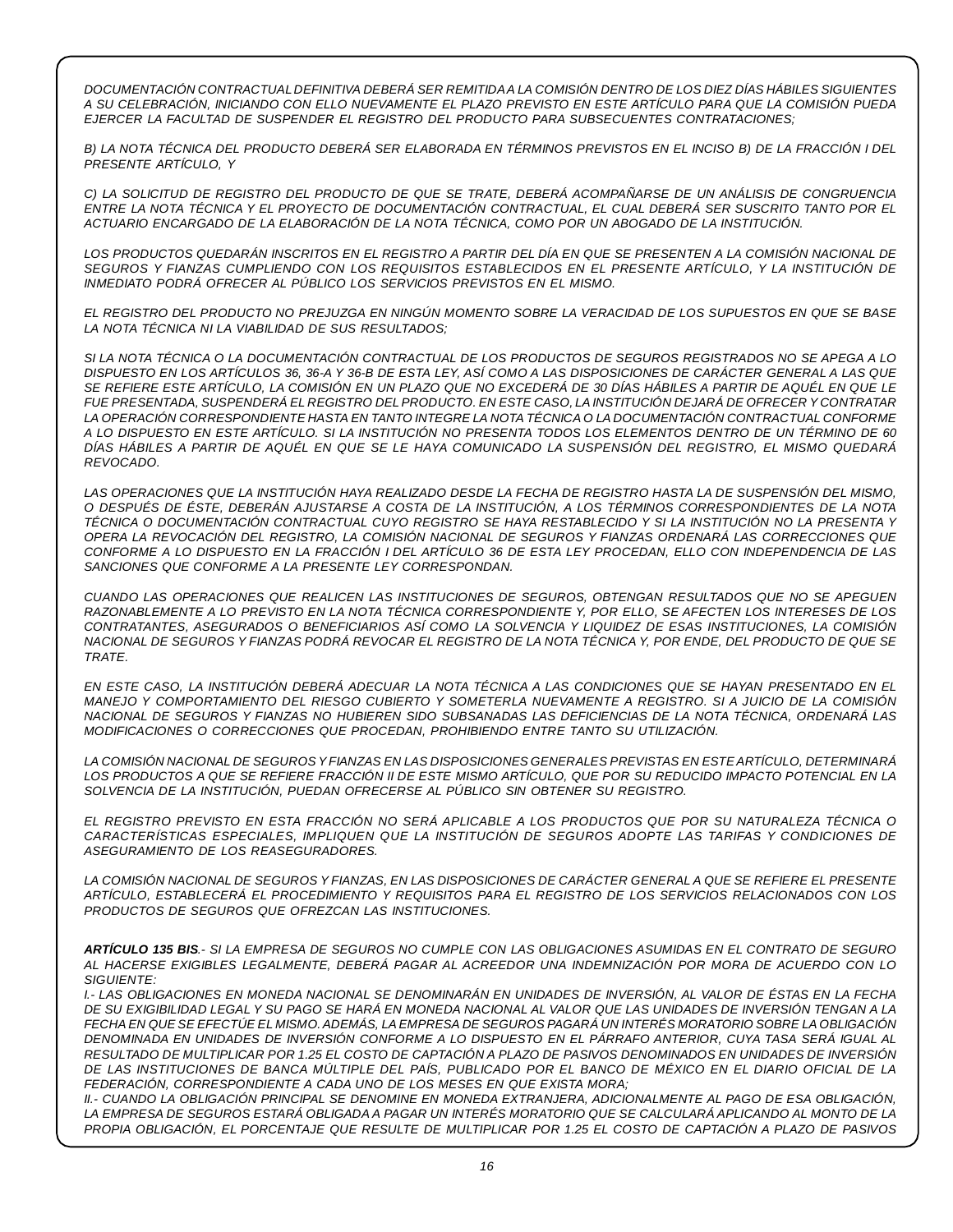*DENOMINADOS EN DÓLARES DE LOS ESTADOS UNIDOS DE AMÉRICA, DE LAS INSTITUCIONES DE BANCA MÚLTIPLE DEL PAÍS,* PUBLICADO POR EL BANCO DE MÉXICO EN EL DIARIO OFICIAL DE LA FEDERACIÓN. CORRESPONDIENTE A CADA UNO DE LOS *MESES EN QUE EXISTA MORA;*

III.- EN CASO DE QUE NO SE PUBLIQUEN LAS TASAS DE REFERENCIA PARA EL CÁLCULO DEL INTERÉS MORATORIO A QUE ALUDEN LAS FRACCIONES I Y II DE ESTE ARTÍCULO, EL MISMO SE COMPUTARÁ MULTIPLICANDO POR 1.25 LA TASA QUE LAS SUSTITUYA, *CONFORME A LAS DISPOSICIONES APLICABLES;*

IV.-EN TODOS LOS CASOS, LOS INTERESES MORATORIOS SE GENERARÁN POR DÍA, DESDE AQUÉL EN QUE SE HAGA EXIGIBLE LEGALMENTE LA OBLIGACIÓN PRINCIPAL Y HASTA EL DÍA INMEDIATO ANTERIOR A AQUÉL EN QUE SE EFECTÚE EL PAGO. PARA SU *CÁLCULO, LAS TASAS DE REFERENCIA DEBERÁN DIVIDIRSE ENTRE TRESCIENTOS SESENTA Y CINCO Y MULTIPLICAR EL RESULTADO POR EL NÚMERO DE DÍAS CORRESPONDIENTES A LOS MESES EN QUE PERSISTA EL INCUMPLIMIENTO;*

V.- EN CASO DE REPARACIÓN O REPOSICIÓN DEL OBJETO SINIESTRADO. LA INDEMNIZACIÓN POR MORA CONSISTIRÁ EN EL PAGO *DEL INTERÉS CORRESPONDIENTE A LA MONEDA EN QUE SE HAYA DENOMINADO LA OBLIGACIÓN PRINCIPAL CONFORME A LAS* FRACCIONES I Y II DE ESTE ARTÍCULO Y SE CALCULARÁ SOBRE EL IMPORTE DEL COSTO DE LA REPARACIÓN O REPOSICIÓN;

*VI.- SON IRRENUNCIABLES LOS DERECHOS DEL ACREEDOR A LAS PRESTACIONES INDEMNIZATORIAS ESTABLECIDAS EN ESTE ARTÍCULO. EL PACTO QUE PRETENDA EXTINGUIRLOS O REDUCIRLOS NO SURTIRÁ EFECTO LEGAL ALGUNO. ESTOS DERECHOS* SURGIRÁN POR EL SOLO TRANSCURSO DEL PLAZO ESTABLECIDO POR LA LEY PARA LA EXIGIBILIDAD DE LA OBLIGACIÓN PRINCIPAL. AUNQUE ÉSTA NO SEA LÍQUIDA EN ESE MOMENTO.UNA VEZ FIJADO EL MONTO DE LA OBLIGACIÓN PRINCIPAL CONFORME A LO PACTADO POR LAS PARTES O EN LA RESOLUCIÓN DEFINITIVA DICTADA EN JUICIO ANTE EL JUEZ O ÁRBITRO. LAS PRESTACIONES *INDEMNIZATORIAS ESTABLECIDAS EN ESTE ARTÍCULO DEBERÁN SER CUBIERTAS POR LA EMPRESA DE SEGUROS SOBRE EL MONTO DE LA OBLIGACIÓN PRINCIPAL ASÍ DETERMINADO;*

VII.- SI EN EL JUICIO RESPECTIVO RESULTA PROCEDENTE LA RECLAMACIÓN, AUN CUANDO NO SE HUBIERE DEMANDADO EL PAGO *DE LAS PRESTACIONES INDEMNIZATORIAS ESTABLECIDAS EN ESTE ARTÍCULO, EL JUEZ O ÁRBITRO ADEMÁS DE LA OBLIGACIÓN PRINCIPAL, DEBERÁ CONDENAR AL DEUDOR A QUE TAMBIÉN CUBRA ESAS PRESTACIONES CONFORME A LAS FRACCIONES PRECEDENTES, Y*

VIII.- SI LA EMPRESA DE SEGUROS, DENTRO DE LOS PLAZOS Y TÉRMINOS LEGALES, NO CUMPLE CON LAS OBLIGACIONES ASUMIDAS EN EL CONTRATO DE SEGURO, LA COMISIÓN NACIONAL DE SEGUROS Y FIANZAS LE IMPONDRÁ UNA MULTA DE MIL A DIEZ MIL DÍAS *DE SALARIO, Y EN CASO DE REINCIDENCIA SE LE REVOCARÁ LA AUTORIZACIÓN CORRESPONDIENTE.*

ARTÍCULO 136.- EN MATERIA JURISDICCIONAL, PARA EL CUMPLIMIENTO DE LA SENTENCIA EJECUTORIADA QUE SE DICTE EN EL PROCEDIMIENTO, EL JUEZ DE LOS AUTOS REQUERIRÁ A LA EMPRESA DE SEGUROS, SI HUBIERE SIDO CONDENADA, PARA QUE *COMPRUEBE DENTRO DE LAS SETENTA Y DOS HORAS SIGUIENTES, HABER PAGADO LAS PRESTACIONES A QUE HUBIERE SIDO* CONDENADA Y EN CASO DE OMITIR LA COMPROBACIÓN, EL JUEZ LO COMUNICARÁ A LA COMISIÓN NACIONAL PARA LA PROTECCIÓN Y DEFENSA DE LOS USUARIOS DE SERVICIOS FINANCIEROS A EFECTO DE QUE ORDENE EL REMATE DE VALORES INVERTIDOS PROPIEDAD DE LA EMPRESA DE SEGUROS, PARA PAGAR A LA PERSONA EN CUYO FAVOR SE HUBIERE DICTADO LA SENTENCIA. DICHA COMISIÓN DEBERÁ CUMPLIR CON LA SOLICITUD QUE AL EFECTO LE HAGA EL TRIBUNAL DENTRO DE LOS QUINCE DÍAS *HÁBILES SIGUIENTES A LA FECHA EN QUE LA RECIBA.*

*LA COMPETENCIA POR TERRITORIO PARA DEMANDAR EN MATERIA DE SEGUROS SERÁ DETERMINADA, A ELECCIÓN DEL* RECLAMANTE, EN RAZÓN DEL DOMICILIO DE CUAL QUIERA DE LAS DELEGACIONES DE LA COMISIÓN NACIONAL PARA LA PROTECCIÓN Y DEFENSA DE LOS USUARIOS DE SERVICIOS FINANCIEROS. ASIMISMO SERÁ COMPETENTE EL JUEZ DEL DOMICILIO DE DICHA *DELEGACIÓN; CUALQUIER PACTO QUE SE ESTIPULE CONTRARIO A LO DISPUESTO EN ESTE PÁRRAFO, SERÁ NULO.*

#### *LEY DE PROTECCIÓN Y DEFENSA AL USUARIO DE SERVICIOS FINANCIEROS.*

ARTÍCULO 50 BIS.- CADA INSTITUCIÓN FINANCIERA DEBERÁ CONTAR CON UNA UNIDAD ESPECIALIZADA QUE TENDRÁ POR OBJETO *ATENDER CONSULTAS Y RECLAMACIONES DE LOS USUARIOS. DICHA UNIDAD SE SUJETARÁ A LO SIGUIENTE:*

I. EL TITULAR DE LA UNIDAD DEBERÁ TENER FACULTADES PARA REPRESENTAR Y OBLIGAR A LA INSTITUCIÓN FINANCIERA AL *CUMPLIMIENTO DE LOS ACUERDOS DERIVADOS DE LA ATENCIÓN QUE SE DÉ A LA RECLAMACIÓN;*

II. CONTARÁ CON PERSONAL EN CADA ENTIDAD FEDERATIVA EN QUE LA INSTITUCIÓN FINANCIERA TENGA SUCURSALES U OFICINAS; *III. LOS GASTOS DERIVADOS DE SU FUNCIONAMIENTO, OPERACIÓN Y ORGANIZACIÓN CORRERÁN A CARGO DE LAS INSTITUCIONES FINANCIERAS;*

IV. DEBERÁ RESPONDER POR ESCRITO AL USUARIO DENTRO DE UN PLAZO QUE NO EXCEDA DE TREINTA DÍAS HÁBILES, CONTADO *A PARTIR DE LA FECHA DE RECEPCIÓN DE LAS CONSULTAS O RECLAMACIONES, Y*

*V. EL TITULAR DE LA UNIDAD ESPECIALIZADA DEBERÁ PRESENTAR UN INFORME TRIMESTRAL A LA COMISIÓN NACIONAL DIFERENCIADO POR PRODUCTO O SERVICIO, IDENTIFICANDO LAS OPERACIONES O ÁREAS QUE REGISTREN EL MAYOR NÚMERO DE CONSULTAS O RECLAMACIONES, CON ELALCANCE QUE LA COMISIÓN NACIONAL ESTIME PROCEDENTE. DICHO INFORME DEBERÁ REALIZARSE EN EL FORMATO QUE AL EFECTO AUTORICE, O EN SU CASO PROPONGA LA PROPIA COMISIÓN NACIONAL.*

*LA PRESENTACIÓN DE RECLAMACIONES ANTE LA UNIDAD ESPECIALIZADA SUSPENDERÁ LA PRESCRIPCIÓN DE LAS ACCIONES A QUE PUDIEREN DAR LUGAR.*

*LAS INSTITUCIONES FINANCIERAS DEBERÁN INFORMAR MEDIANTE AVISOS COLOCADOS EN LUGARES VISIBLES EN TODAS SUS SUCURSALES LA UBICACIÓN, HORARIO DE ATENCIÓN Y RESPONSABLE O RESPONSABLES DE LA UNIDAD ESPECIALIZADA. LOS* USUARIOS PODRÁN A SU ELECCIÓN PRESENTAR SU CONSULTA O RECLAMACIÓN ANTE LA UNIDAD ESPECIALIZADA DE LA INSTITUCIÓN *FINANCIERA DE QUE SE TRATE O ANTE LA COMISIÓN NACIONAL.*

*ARTÍCULO 68.- LA COMISIÓN NACIONAL, DEBERÁ AGOTAR EL PROCEDIMIENTO DE CONCILIACIÓN, CONFORME A LAS SIGUIENTES REGLAS:*

*I. EL PROCEDIMIENTO DE CONCILIACIÓN SÓLO SE LLEVARÁ A CABO EN RECLAMACIONES POR CUANTÍAS TOTALES INFERIORES A TRES MILLONES DE UNIDADES DE INVERSIÓN, SALVO TRATÁNDOSE DE RECLAMACIONES EN CONTRA DE INSTITUCIONES DE SEGUROS EN CUYO CASO LA CUANTÍA DEBERÁ DE SER INFERIOR A SEIS MILLONES DE UNIDADES DE INVERSIÓN.*